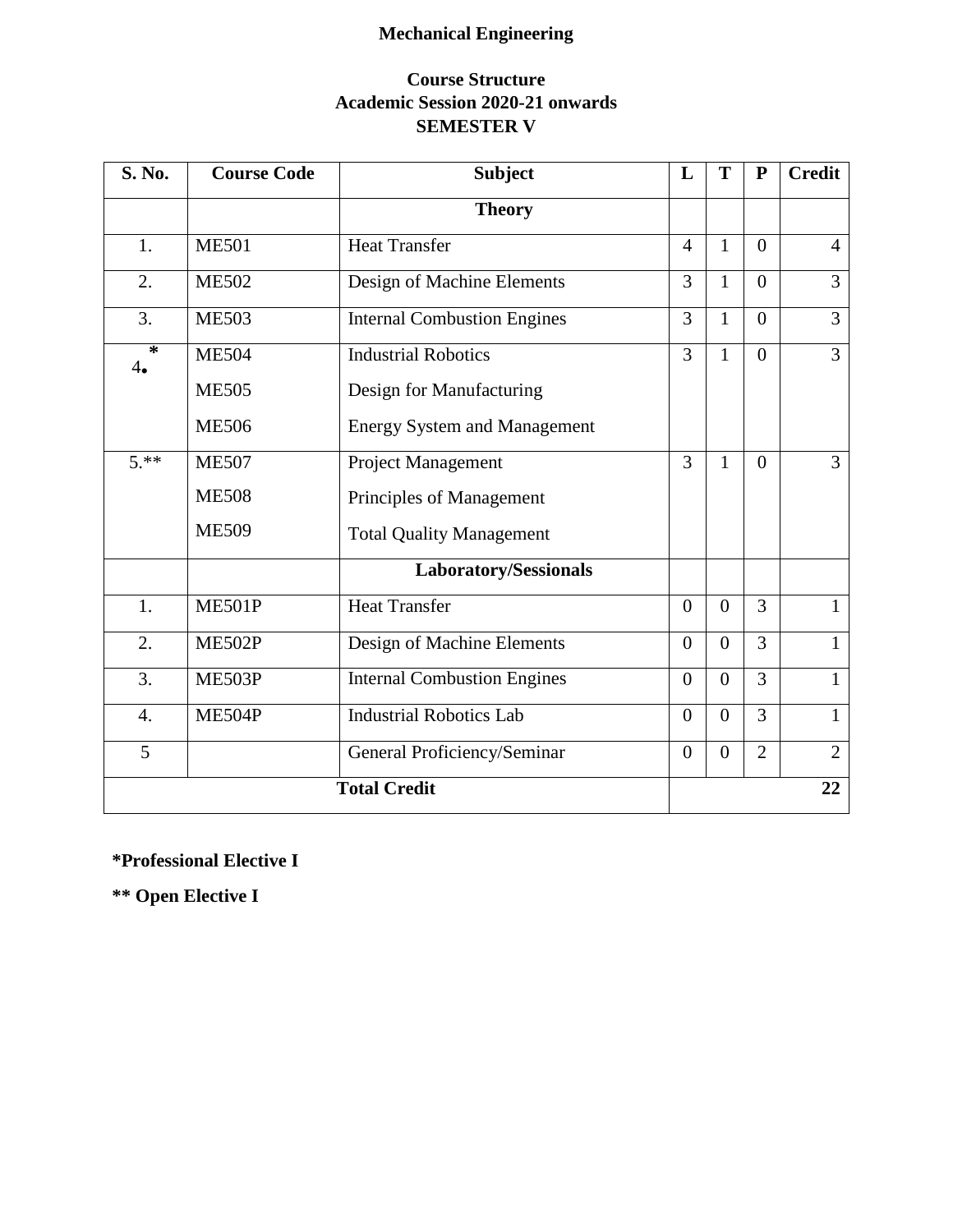#### **HEAT TRANSFER**

#### Course Code - ME501

#### **Objectives :**

- The aim of the course is to build a solid foundation in heat transfer exposing students tothe three basic modes namely conduction, convection and radiation.
- Rigorous treatment of governing equations and solution procedures for the three modeswill be provided, along with solution of practical problems using empirical correlations.
- The course will also briefly cover boiling and condensation heat transfer, and the analysisand design of heat exchangers.

#### **Contents :**

#### **Module I**

Introduction to three modes of heat transfer, Derivation of heat balance equation- Steady onedimensional solution for conduction heat transfer in Cartesian, cylindrical and sphericalgeometry, concept of conduction and film resistances, critical thickness of insulation, lumpedsystem approximation and Biot number, heat transfer through pin fins- Two dimensionalconduction solutions for both steady and unsteady heat transfer-approximate solution tounsteady conduction, heat transfer by the use of Heissler charts.**(12)**

#### **Module II**

Heat convection,basic equations, boundary layers- Forced convection, external and internalflows- Natural convective heat transfer- Dimensionless parameters for forced and freeconvection heat transfer-Correlations for forced and free convection- Approximate solutionsto laminar boundary layer equations (momentum and energy) for both internal and externalflow- Estimating heat transfer rates in laminar and turbulent flow situations using appropriatecorrelations for free and forced convection. **(10)**

#### **Module III**

Interaction of radiation with materials, definitions of radiative properties, Stefan Boltzmann'slaw, black and gray body radiation, Calculation of radiation heat transfer between surfacesusing radiative properties, view factors and the radiosity method.**(8)**

#### **Module IV**

Types of heat exchangers, Analysis and design of heat exchangers using bothLMTD and ε-NTU methods. Exposure of numerical technique of heat transfer. **(6)**

#### **ModuleV**

Boiling and Condensation heat transfer, Pool boiling curve **(3)**

#### **ModuleVI**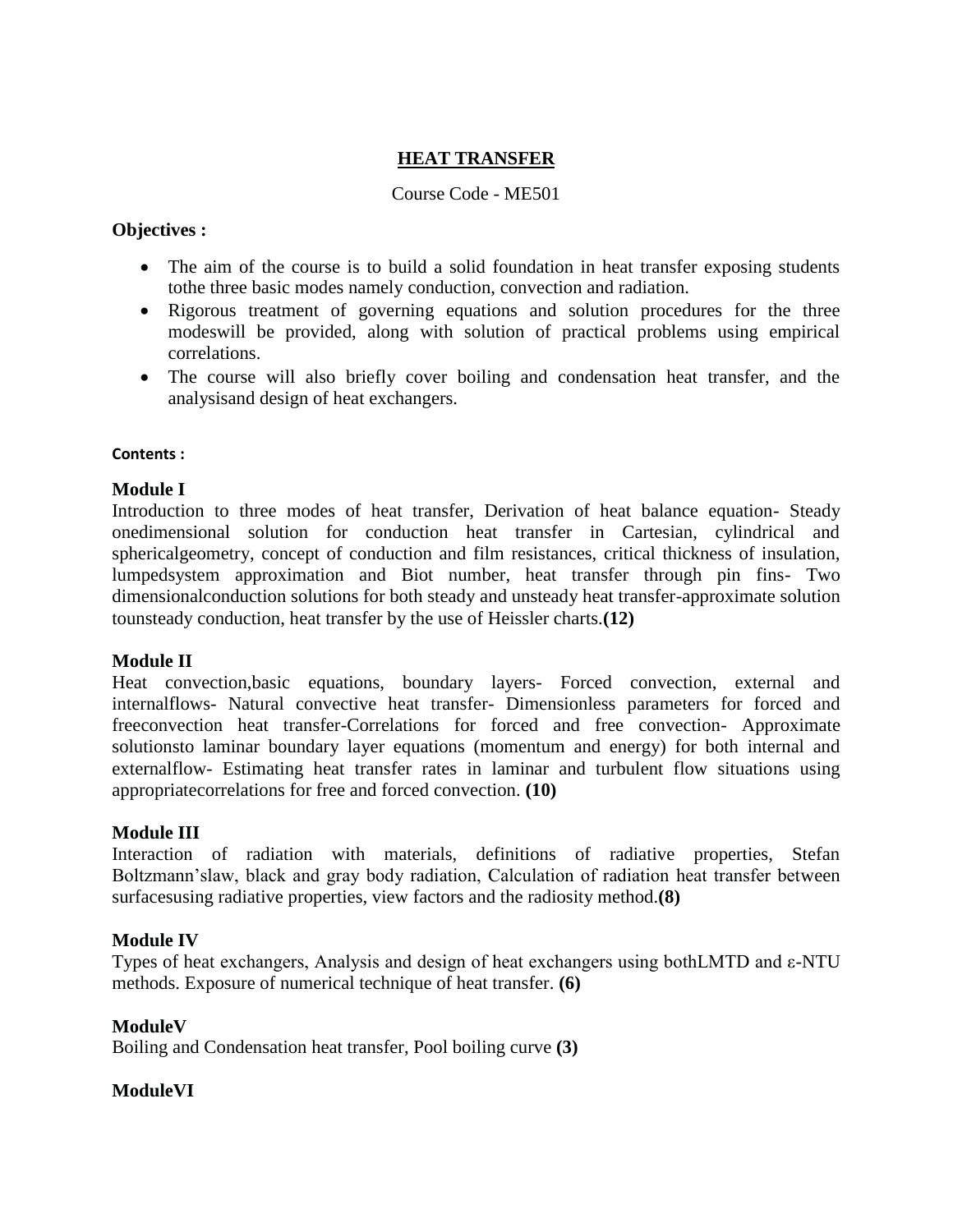Introduction mass of transfer, Fick's law, Similarity between heat and mass transfer **(3)**

#### **Course Outcomes:**

- 1. After completing the course, the students will be able to formulate and analyze a heattransfer problem involving any of the three modes of heat transfer.
- 2. The students will be able to obtain exact solutions for the temperature variation usinganalytical methods where possible or employ approximate methods or empiricalcorrelations to evaluate the rate of heat transfer.
- 3. The students will be able to design devices such as heat exchangers and also estimate theinsulation needed to reduce heat losses where necessary.

#### **Text Books:**

- 1. P. K. Nag, Heat and Mass Transfer
- 2. Yunus A Cengel, Heat Transfer : A Practical Approach, McGraw Hill, 2002
- 3. Frank Kreith, Raj M. Manglik, Mark S. Bohn: Principles of Heat Transfer, Cengage Learning

#### **References Books:**

- 1. A. Bejan, Heat Transfer John Wiley, 1993
- 2. J.P.Holman, Heat Transfer, Eighth Edition, McGraw Hill, 1997.
- 3. F.P.Incropera, and D.P. Dewitt, Fundamentals of Heat and Mass Transfer, John Wiley,Sixth Edition, 2007.
- 4. MassoudKaviany, Principles of Heat Transfer, John Wiley, 2002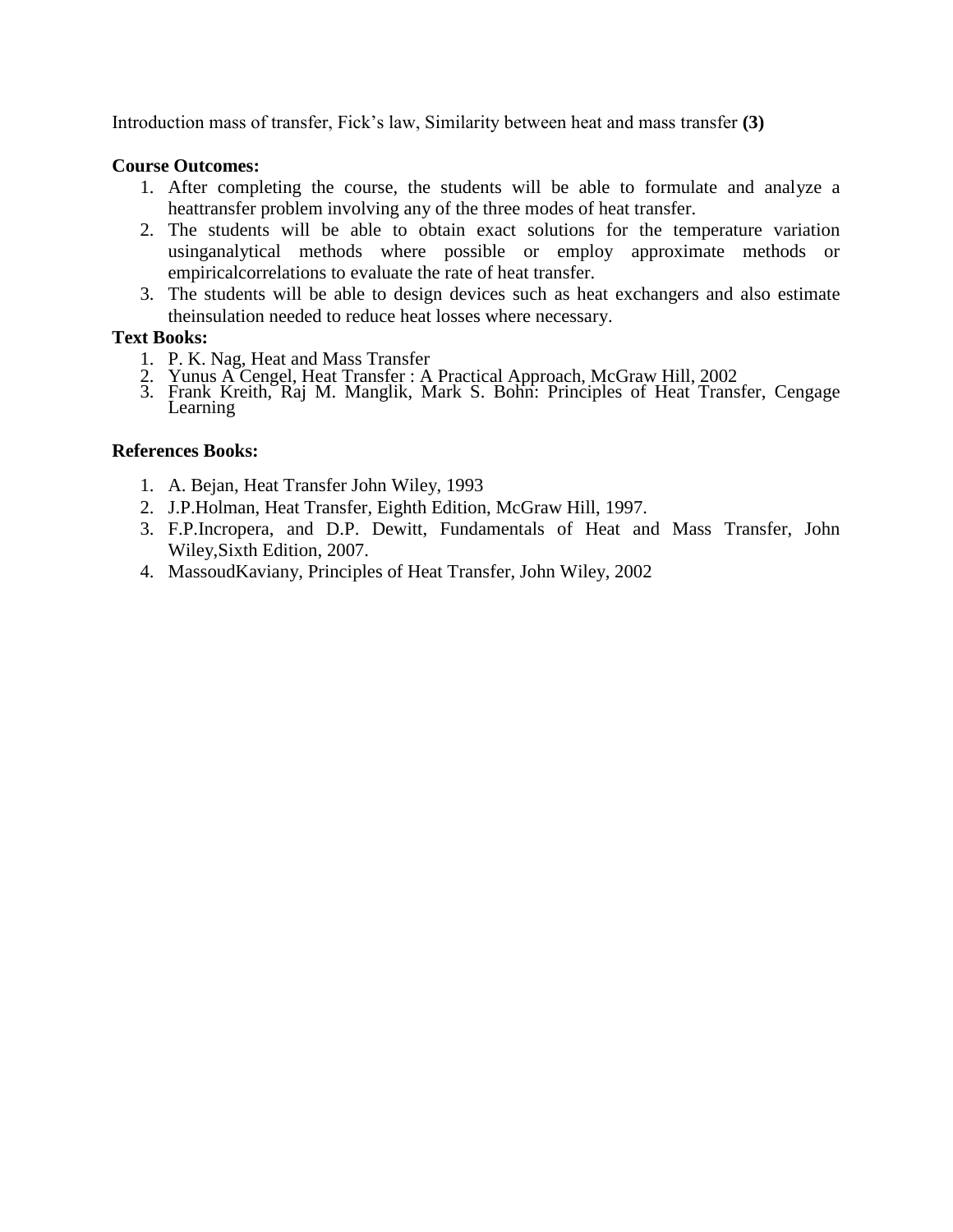#### **DESIGN OF MACHINE ELEMENTS**

#### Course Code - ME502

#### **Objectives :**

This course seeks to provide an introduction to the design of machine elements commonly encountered in mechanical engineering practice, through

- A strong background in mechanics of materials based failure criteria underpinning the safety-critical design of machine components
- An understanding of the origins, nature and applicability of empirical design principles, based on safety considerations
- An overview of codes, standards and design guidelines for different elements
- An appreciation of parameter optimization and design iteration
- An appreciation of the relationships between component level design and overall machine system design and performance

#### **Contents :**

#### **Module I**

Design considerations - limits, fits and standardization, Review of failure theories for static and dynamic loading (including fatigue failure), (6)

#### **Module II**

Design of shafts under static and fatigue loadings, Analysis and design of sliding and rolling contact bearings, (8)

# **Module III**

Design of transmission elements: spur, helical, bevel and worm gears; belt and chain drives, (8)

# **Module IV**

Design of springs: helical compression, tension, torsional and leaf springs, (6)

# **Module V**

Design of joints: threaded fasteners, pre-loaded bolts and welded joints, (6)

# **Module VI**

Analysis and applications of power screws and couplings, Analysis of clutches and brakes, Engine Components. (9)

#### **Course Outcomes:**

Upon completion of this course, students will get an overview of the design methodologies employed for the design of various machine components

#### **Text Books:**

[1] Shigley, J.E. and Mischke, C.R., Mechanical Engineering Design, Fifth Edition, McGraw-Hill International; 1989.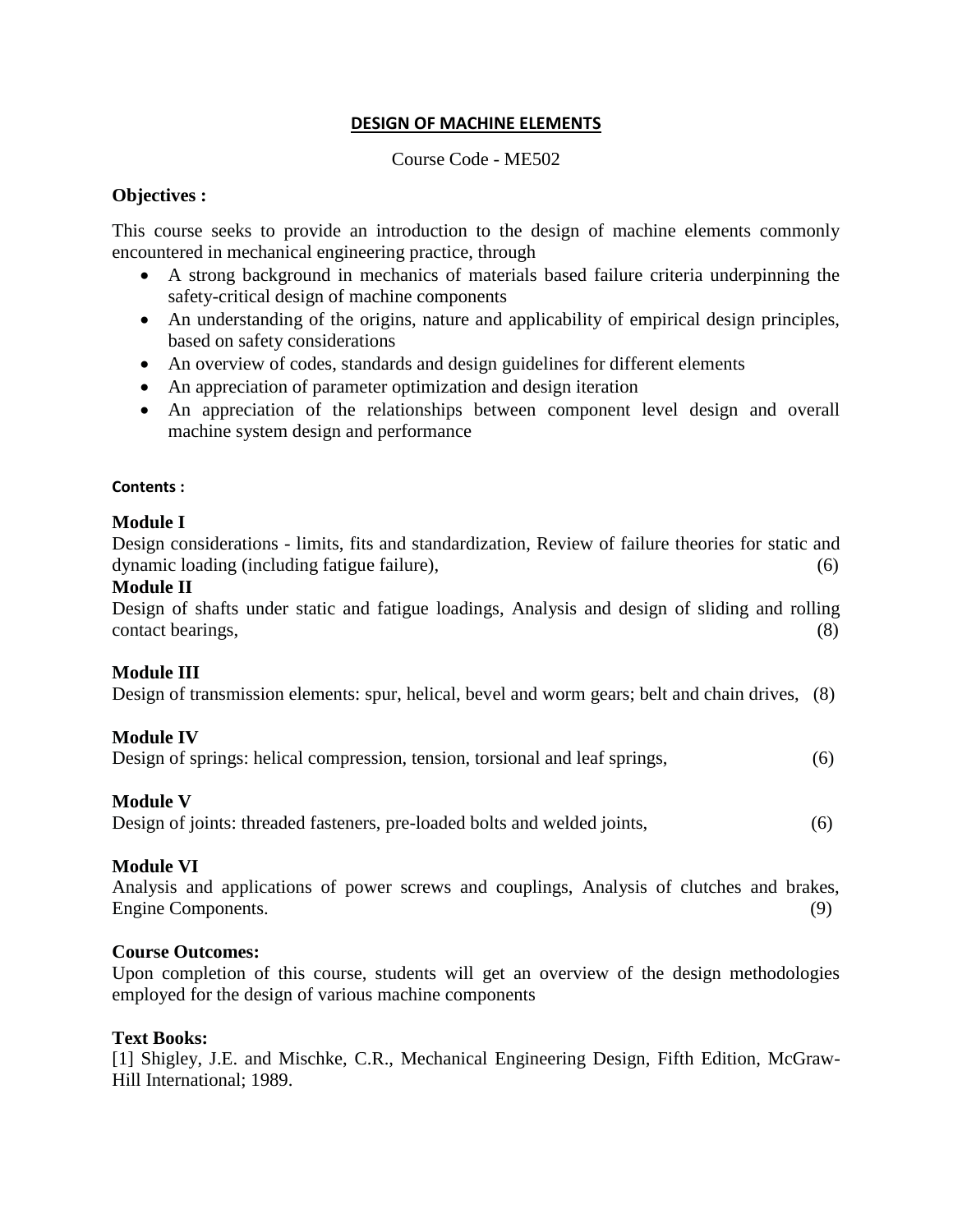[2] Deutschman, D., Michels, W.J. and Wilson, C.E., Machine Design Theory and Practice, Macmillan, 1992.

- [3] Juvinal, R.C., Fundamentals of Machine Component Design, John Wiley, 1994.
- [4] Spottes, M.F., Design of Machine elements, Prentice-Hall India, 1994.
- [5] R. L. Norton, Mechanical Design An Integrated Approach, Prentice Hall, 1998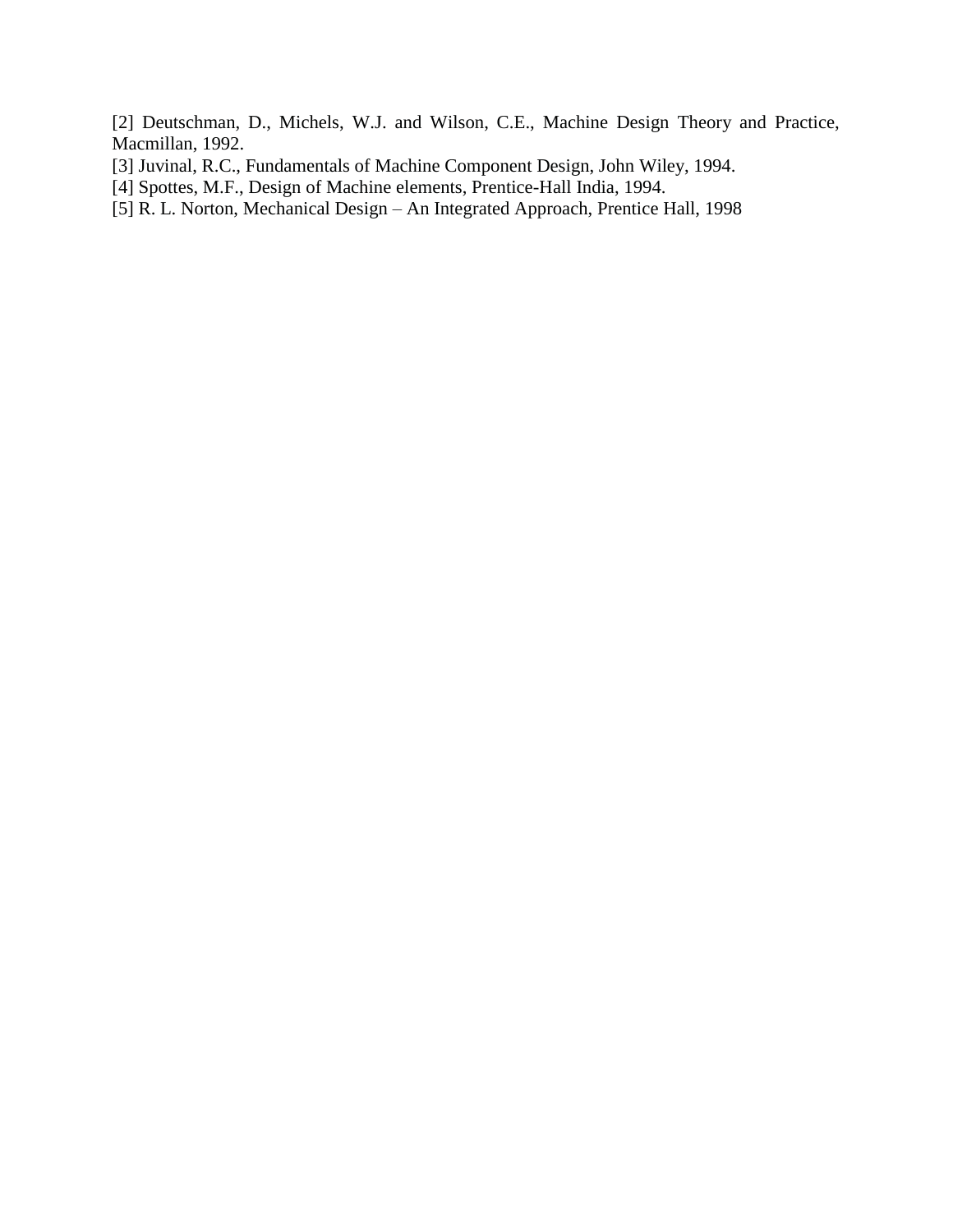# **INTERNAL COMBUSTION ENGINES**

Course Code - ME503

#### **Objectives :**

- To familiarize with the terminology associated with IC Engines.
- To understand the basics of IC Engines.
- To understand Combustion and various parameters and variables affecting it in various types of IC Engines.
- To learn about various systems used in IC Engine required for various applications.

#### **Contents :**

# **Module I**

Review of ideal cycles; Details of fuel-air cycles. [6 hrs]

# **Module II**

Combustion in SI and CI engines, combustion stages, combustion chamber and abnormal combustion. [8hrs]

# **Module III**

Fuel supply systems in SI and CI engines, carburetor.[7hrs]

# **Module IV**

Port fuel injection, direct injection and common rail injection. [7hrs]

# **Module V**

Ignition system, lubrication systems and cooling Systems [7hrs]

# **Module VI**

Testing of IC Engines, Engine emissions and control, advanced IC engine concepts [7hrs]

#### **Course Outcomes:**

- 1. Students who have done this course will have a good idea of the basics of IC engines.
- 2. They will have good knowledge of different parameters influence the operational characteristics of IC Engines.
- 3. Students will have good idea about different operational parts of IC Engines.
- 4. They will have understand the functions of fuel combustion of IC Engines.
- 5. They will have the good knowledge about designing and modifying the IC engines.

# **Text books:**

1.Obert E. F. "Internal combustion engines and air pollution " Harper and Row Publication Inc. NY,1973.

- 2. Heisler H. " Advanced Engine technology " Edward Arnold 1995.
- 3. Heywood J.B. " Internal combustion Engine fundamentals ", McGraw Hill Book Co. NY, 1989.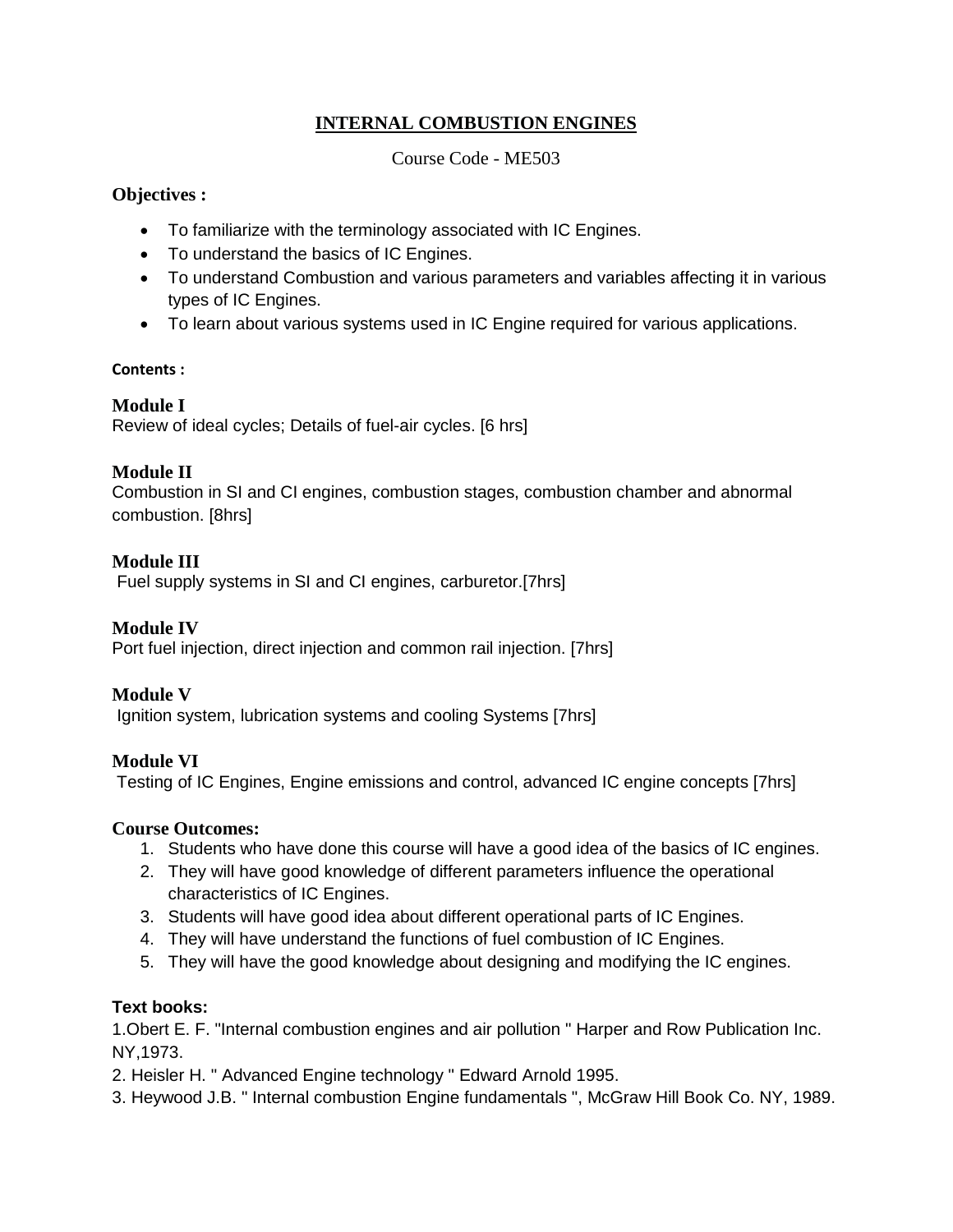4. Heldt P.M. " High combustion Engines ", Oxford &IBH Publishing Co.India, 1985.

5. Stockel M.W.,Stockel TS and Johnson C, " Auto Fundamentals ", The Goodheart, Wilcox Co.Inc. Illinois, 1996.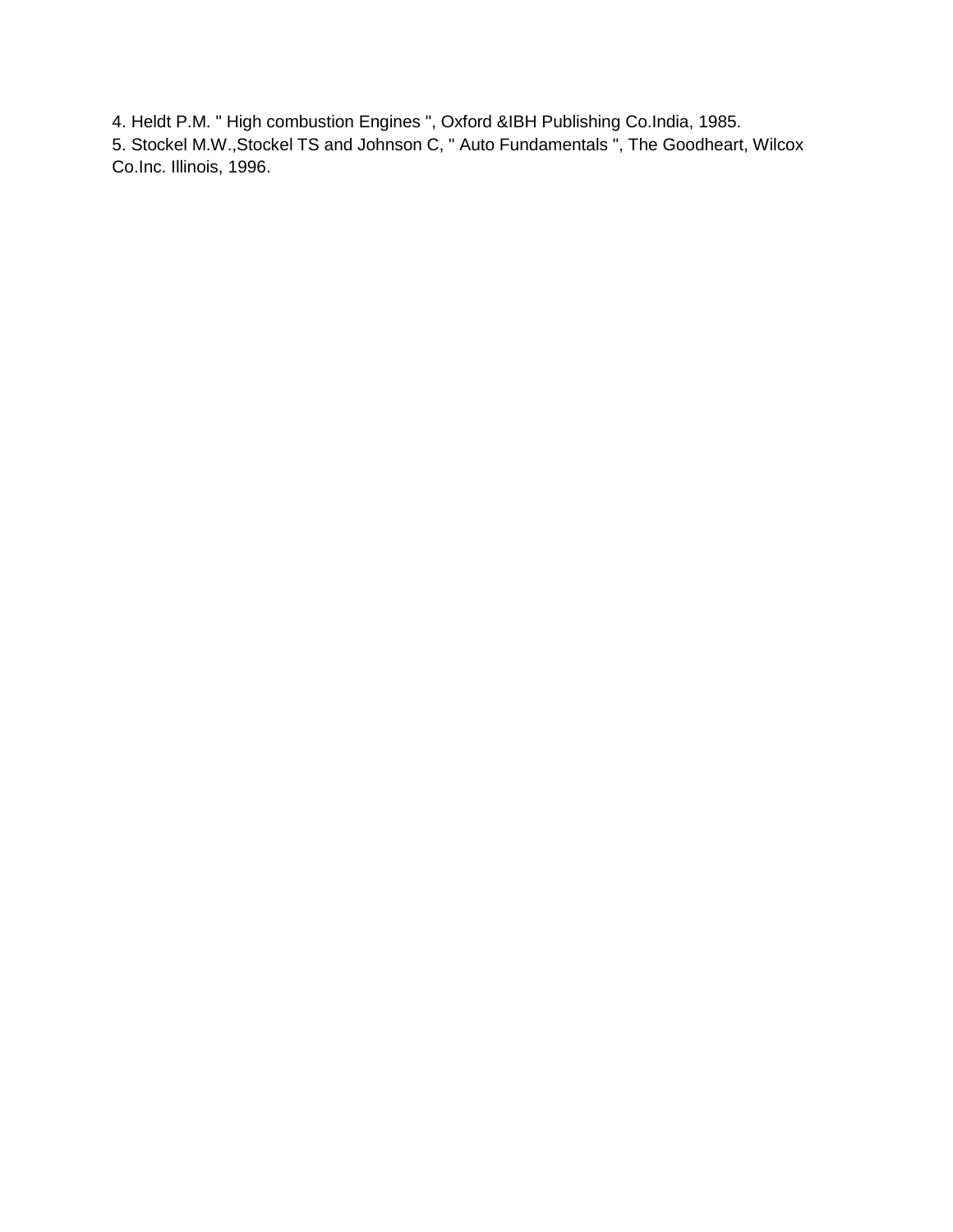# **INDUSTRIAL ROBOTICS**

#### **Course code-ME504**

#### **Objective:**

- To Gain knowledge of Robotics and automation.
- To Understand the working methodology of robotics and automation.
- Write the program for robot for various applications

# **Contents:**

# **Module-I**

Robotics-classification, Sensors-Position sensors, Velocity sensors, Proximity sensors, Touch and Slip Sensors, Force and Torque sensors. **(6hrs)**

#### **Module-II**

Grippers and Manipulators-Gripper joints, Gripper force, Serial manipulator, Parallel Manipulator, selection of Robot-Selection based on the Application **(8hrs)**

# **Module-III**

Kinematics-Manipulators Kinematics, Rotation Matrix, Homogenous Transformation Matrix, Direct and Inverse Kinematics for industrial robots for Position and orientation. **(8hrs)**

#### **Module-IV**

Differential Kinematics and static- Dynamics-Lagrangian Formulation, Newton-Euler Formulation for RR & RP Manipulators. **(6hrs)**

# **Module-V**

Trajectory planning-Motion Control- Interaction control, Rigid Body mechanics, Control architecture- position, path velocity and force control systems, computed torque control, adaptive control, and Servo system for robot control. **(6hrs)**

#### **Module-VI**

Programming of Robots and Vision System- overview of various programming languages. **(4 hrs)**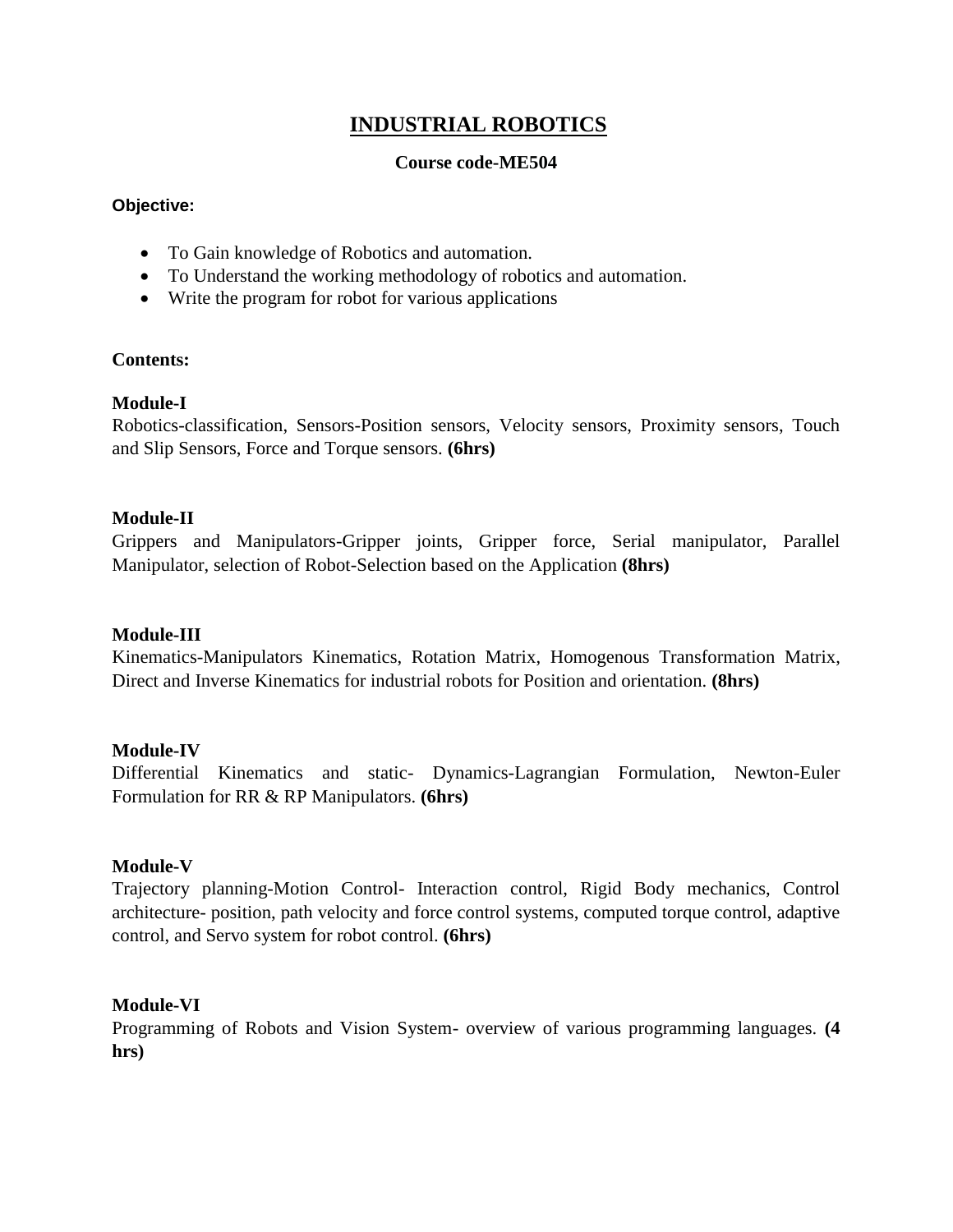# **Module-VII**

Application of Robots in production systems- Application of robot in welding, machine tools, material handling, and assembly operations parts sorting and parts inspection. **(2hrs)**

#### **Course Outcomes:**

- Understand the basic components of robots.
- Differentiate types of robots and robot grippers.
- Model forward and inverse kinematics of robot manipulators.
- Analyze forces in links and joints of a robot.
- Programme a robot to perform tasks in industrial applications.
- Design intelligent robots using sensors.

- 1. Fu, K.S., Gonzalez, R.C., and Lee, C.S.G., *Robotics control, Sensing, Vision and Intelligence,* McGraw-Hill Publishing company, New Delhi, 2003.
- **2.** Klafter, R.D., Chmielewski, T.A., and Negin. M, *Robot Engineering-An Integrated Approach,* Prentice Hall of India, New Delhi, 2002.
- **3.** Craig, J.J., *Introduction to Robotics Mechanics and Control*, Addison Wesley, 1999.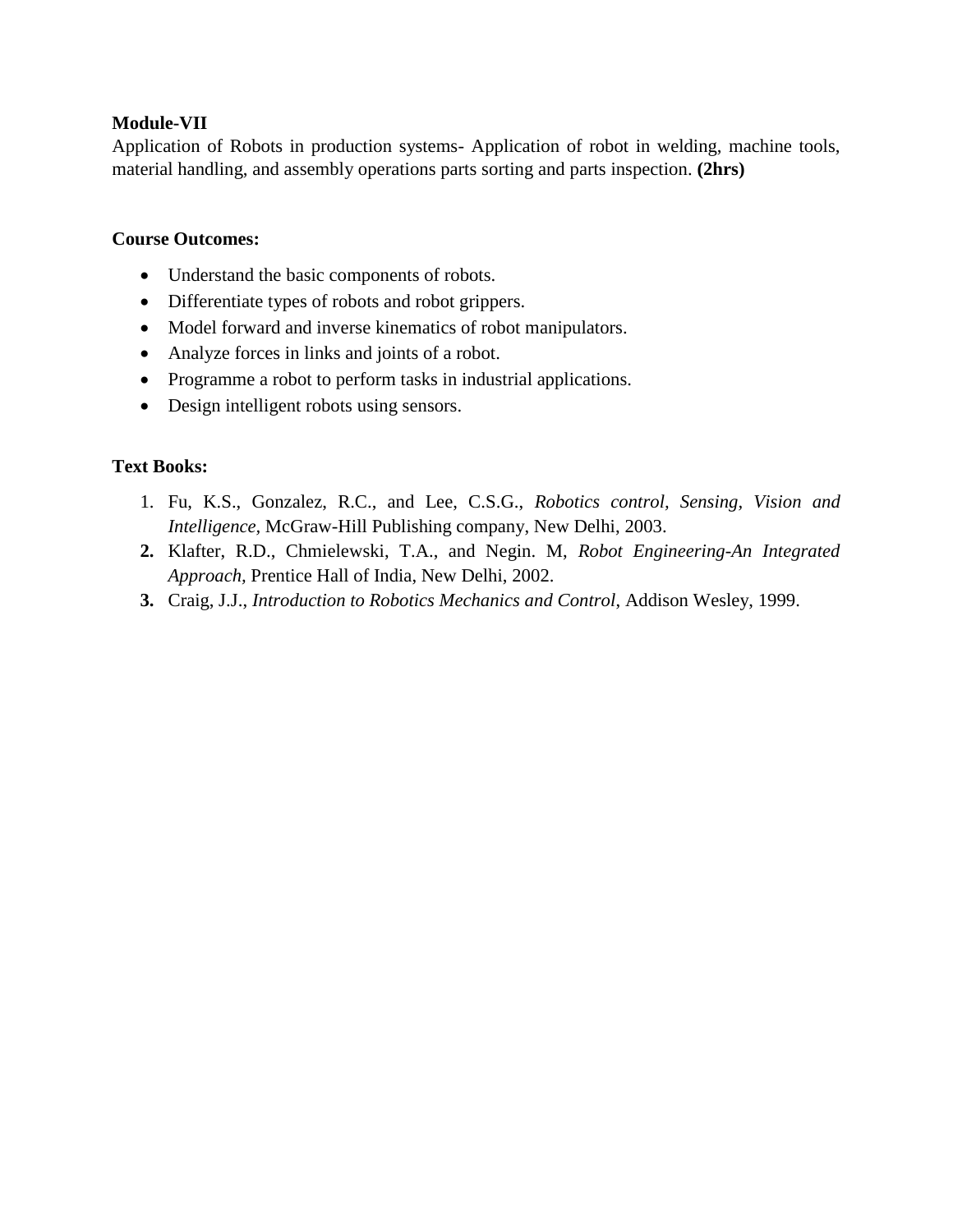# **DESIGN FOR MANUFACTURING**

#### **Course code-ME505**

#### **Objective:**

.

- To educate students on factors to be considered in designing parts and components with focus on manufacturability.
- To impart the knowledge on design considerations for designing components produced using various machining operations.

# **Contents:**

# **Module-I**

Introduction: Overview of the course, Design for manufacturing, Typical Case studies, Innovative product and service designs. **(4hrs)**

# **Module-II**

Material Selection: Requirements for material selection, systematic selection of processes and materials, ASHBY charts **(4hrs**)

#### **Module-III**

Design for Casting: Basic characteristics and Mold preparation, Sand casting alloys, Design rules for sand castings, Example calculations, Investment casting overview, Cost estimation, Number of parts per cluster, Ready to pour liquid metal cost, Design guidelines for Investment casting, Die casting cycle, Determination of optimum number of cavities, appropriate machine size, Die cost estimation, Design principles. **(8hrs**)

# **Module-IV**

Design for Injection molding: Injection molding systems, Molds, molding cycle time, mold cost estimation, estimation of optimum number of cavities, Assembly techniques, Design Guidelines. **(5hrs)**

#### **Module-V**

Design for Hot Forging: Characteristics of the forging process, forging allowances, flash removal, die cost estimation,Die life and tool replacement costs. **(5hrs)**

# **Module-VI**

Design for Sheet metal working: Press selection, press brake operations, Design rules. **(2hrs)**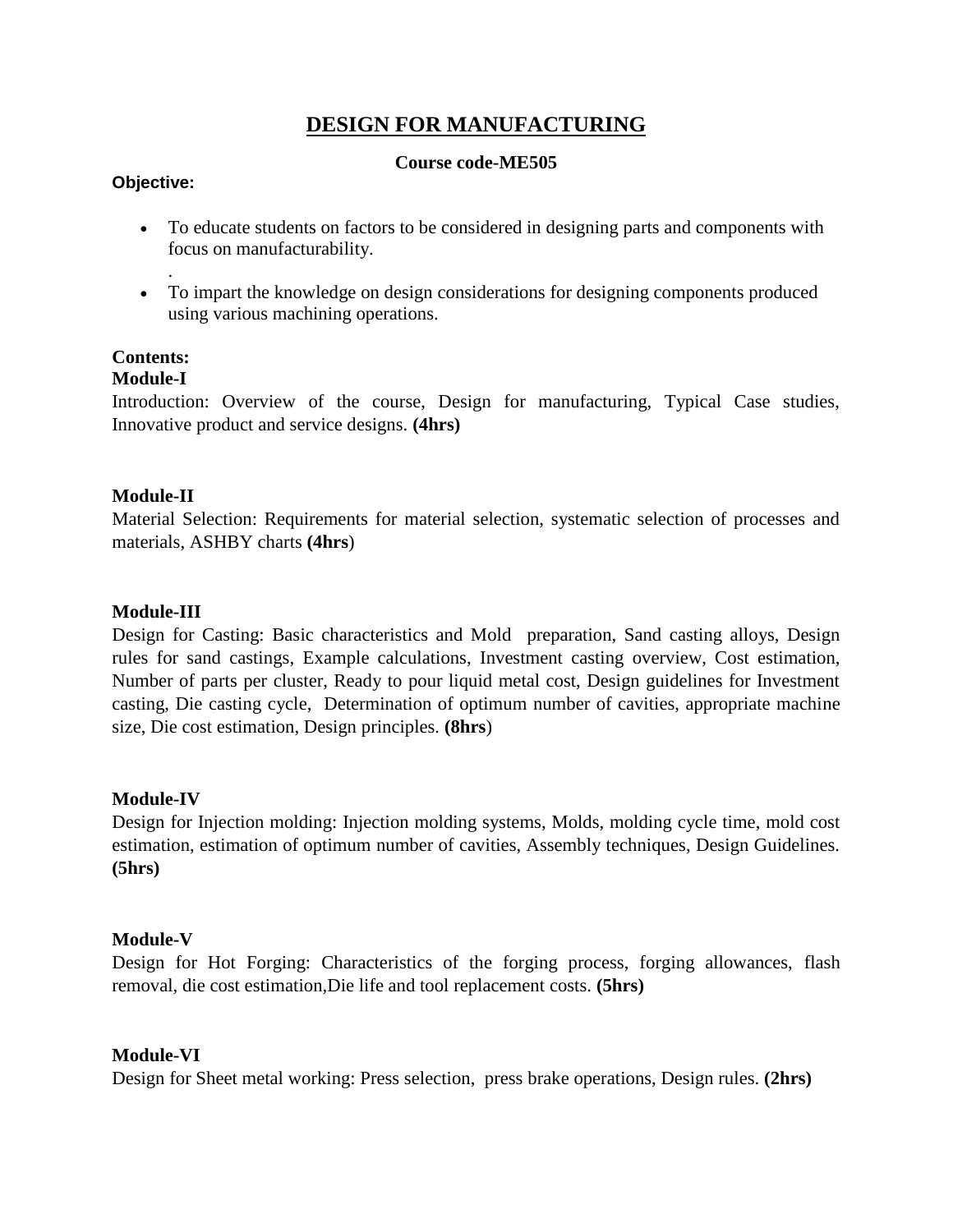# **Module-VII**

Design for Powder Metal processing: Powder metallurgy, tooling and presses for Compaction, Sintering, materials, heat treatments, Design guidelines. Design for machining: Machining using single point cutting tools, multipoint cutting tools, abrasive wheels, Assembly, cost estimation for machined components, Design guidelines. (10) Module 8: Design for Assembly: Design guidelines for manual assembly, large assemblies, analysis of an assembly, rules for product design for automation, design for robot assembly, Design for manufacture and Computer aided design. (4hrs)

# **Course Outcomes:**

- Understand the design principles of design for manufacturing processes
- Estimates the cost of dies, molds and machined components based on die life.
- Understand the design for manual assembly and automated assembly.
- Design typical assemblies using principles of design for X concepts.
- Understand the design rules for machining with single point and multi point cutting tools.

- *1.* Geoffrey Boothroyd, Dewhurst.P, Knight.W, *roduct design for manufacture and assembly,*
- 2. CRC press, 2002
- 3. George E Dieter, *Engineering Design- A material processing approach*, 5/E. Mc Graw hill international, 2003.
- 4. ASM Handbook, *Design for manufacture*, 2000.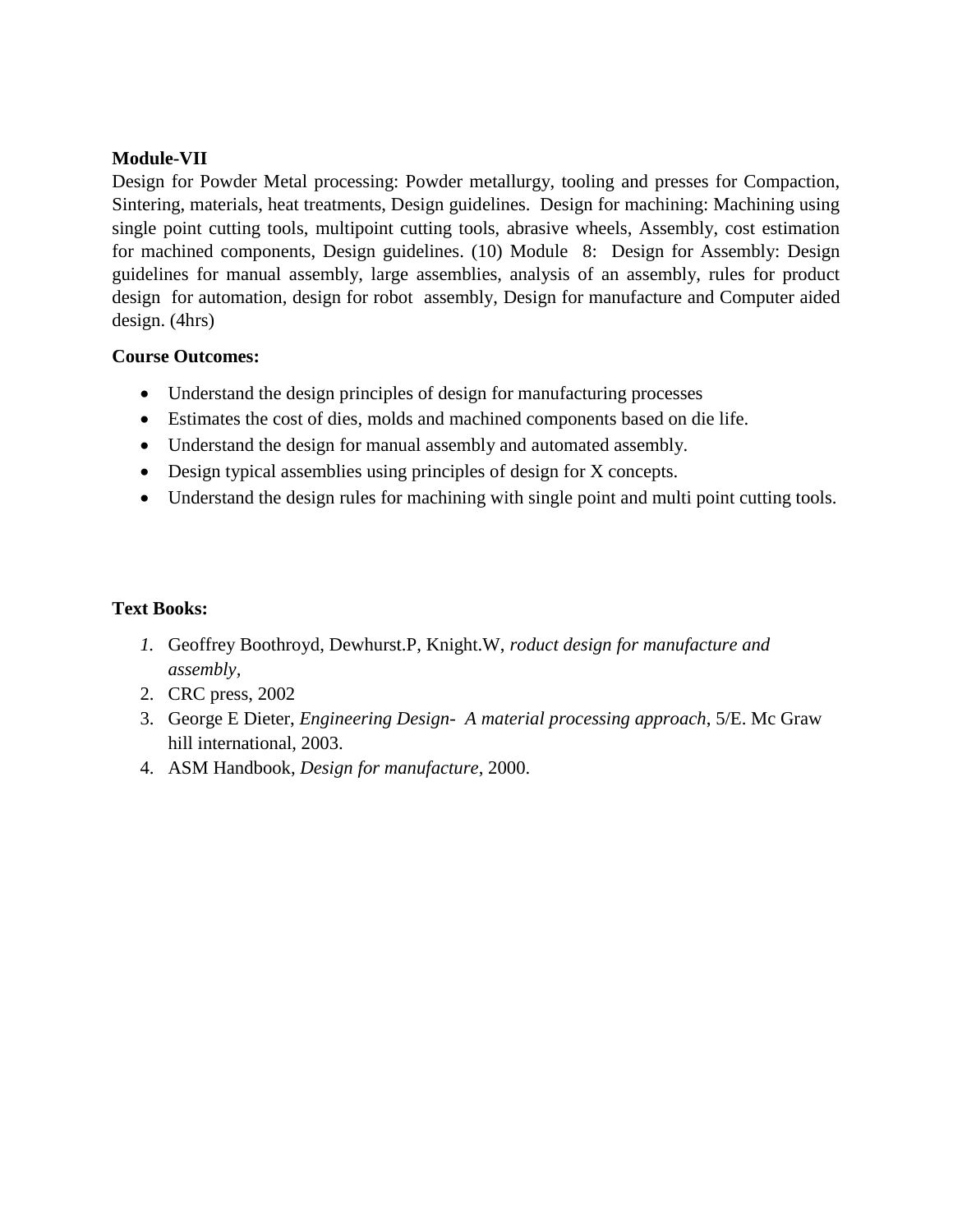# **ENERGY SYSTEM AND MANAGEMENT**

#### **Course code-ME506**

#### **Objectives:**

- To understand the basics of Energy Resources.
- To understand the Energy Conversion Systems and Management.
- To learn about basic concept of Power Systems Engineering.

# **Contents:**

#### **Module- I**

Energy Resources: Energy and Development, Units and Measurements, Conventional and Non-Conventional Sources of Energy, Fossil and Mineral Energy Resources, Details of Coal, Peat, Oil, Natural Gas and Nuclear Resources, Recovery of Fossil Fuels, Classification and Characterization of Fossil fuels, Basic of Solar, Wind, Bio, Hydro, Tidal, Ocean Thermal and other Renewable Energy Sources, Impact of Energy on Environment, Flow of Energy in Ecological System, Environmental Degradation due to energy, Control of Pollution from Energy. (**7hrs)**

#### **Module- II**

Energy Conversion Systems I: Energy, Conversion routes, Direct and indirect way of Energy Conversion, Principles of heat and mass transfer, Thermodynamics, Fluid static and dynamics, Electricity generation, distribution and use, Basic of Solar Thermal Conversion, Technology of Selective Coating, Fundamentals of Flat Plate Collector and Evacuated Collector, Basic of Wind Energy Conversion, Wind machine, Wind electric generator, Wind pump. (**7hrs)**

#### **Module- III**

Energy Conversion Systems II: Basics of Photovoltaic Conversion technology and PV systems, PV system design methodologies, Basics of Bio-energy conversion, biomethanation technology, Thermochemical Conversion through Pyrolysis, Gasification and Esterification, Bio Oil, Application of Ocean Thermal Gradient and Geothermal gradient for power generation, Basics of hydropower, Tidal and Wave power, Basics of Hydrogen fuel, Fundamentals of Fuel Cells, Basics of Fusion power, Energy Storage Technologies, Mechanical storage, Chemical storage and Electrical storage, Details of Pb-acid battery, Ni-Cd-alkaline battery, Ni-iron and Na-S batteries, battery maintenance and safety precautions. (**7hrs)**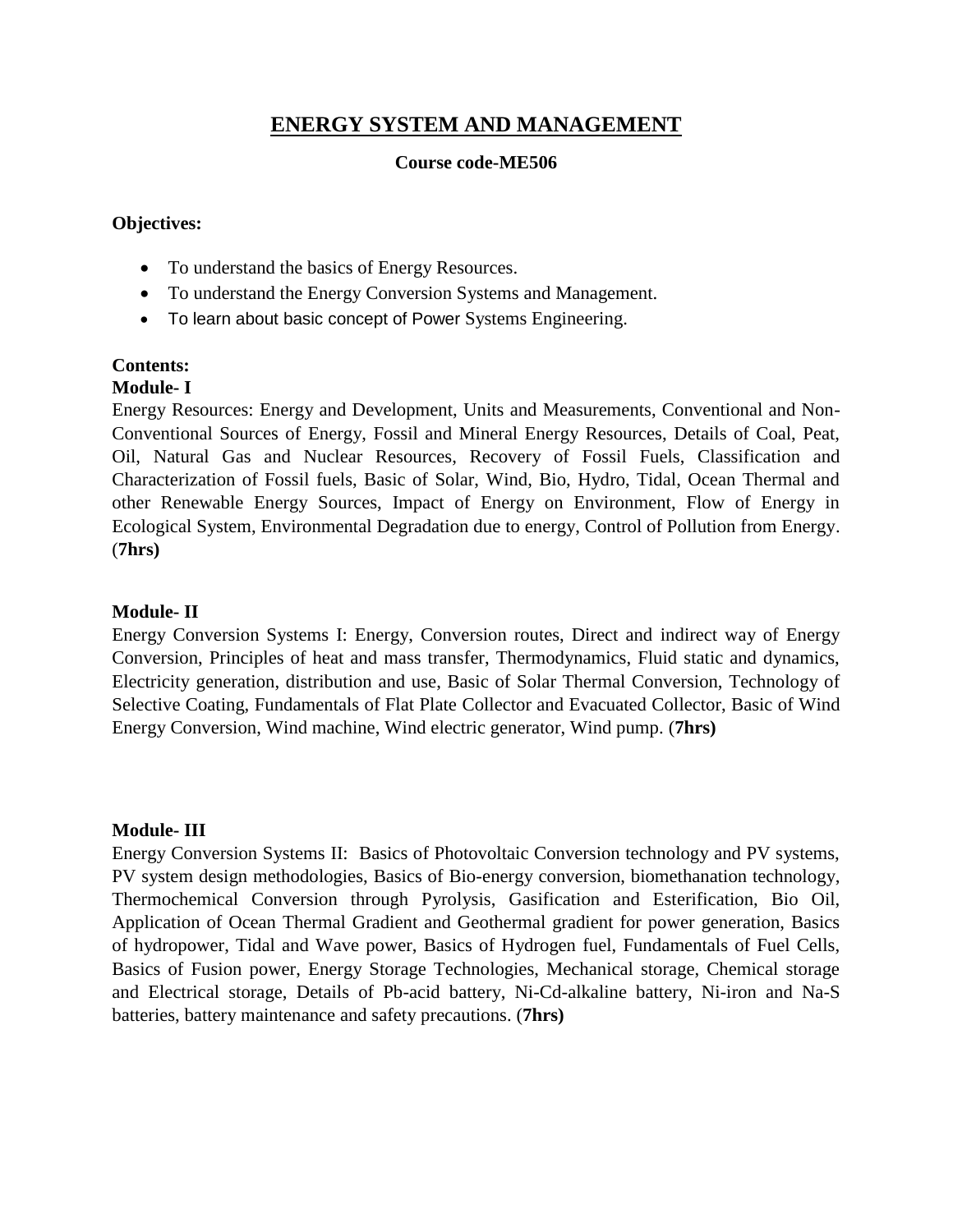#### **Module- IV**

Energy Management: Fundamental of Energy conservation, Energy Management and Audit, Basics of Energy Demand and Supply, Principles of Economic analysis in the Energy Management and Audit Programme, Supply side and demand side energy management, Boilers and Firing System, Steam, Condensation Systems, Energy Conservation and Management in power plant, Energy conservation in Buildings, Heating, Ventilation and Air Conditioning System, Degree day in energy use monitoring, Energy Conservation Opportunities, in chemical industries, Waste heat recovery, Co-generation, Energy Conservation in Agricultural Sector, Energy conservation in illumination engineering, Combustion stoichiometry, air-fuel ratio, optimum loading in boilers, etc (**7hrs)**

#### **Module- V**

Industrial Energy Analysis: Materials and energy balance in the industries, Products and the process, industrial demand and supply networking, Optimization techniques, efficiency analysis, methods, Energy monitoring and ongoing information dissertation in terms of energy consumption, production and cumulative sum of differences. Energy efficiency analysis in various conversion systems like boilers, furnaces, compression systems, controlling systems, etc. Case studies for large scale, medium scale and small scale industries, efficiency integration methodologies. (**7hrs)**

#### **Module- VI**

Power Systems Engineering Basic concept of power plants, types of power plants, thermal power stations, various components of thermal power stations, power plant cycles, fuel handling, combustion, waste disposal methodologies, economizers, turbo alternators, heat balance and efficiencies, hydroelectric power plant, various components, capacity calculation, design methodologies, operation and maintenance methodologies, elements of nuclear power stations, reactor design, fuel, moderator, coolant control and safety, waste disposal. (**7hrs)**

#### **Course Outcomes:**

Upon completion of this course, students will be able to understand Energy Resources, Energy Conversion Systems and Energy Management.

- 1. Albert Thumann, *Handbook of Energy Audits*, The Fairmont Press Inc., Atlanta gergia, 1979.
- 2. Murphy W.R and Mckay G, *Energy Management,* Butterworths, London, 1982.
- 3. Albert Thumann*, Plant Engineer and Management guide to Energy Conservation*, Van Nost and Reinhold Co., Newyork.
- 4. Energy Audits, E.E.O.-Book-lets, U.K. 1988.
- 5. Craig B.Smith, "*Energy Management Principles*", Pergamon Press.
- 6. The role of Energy Manager, E.E.O., U.K.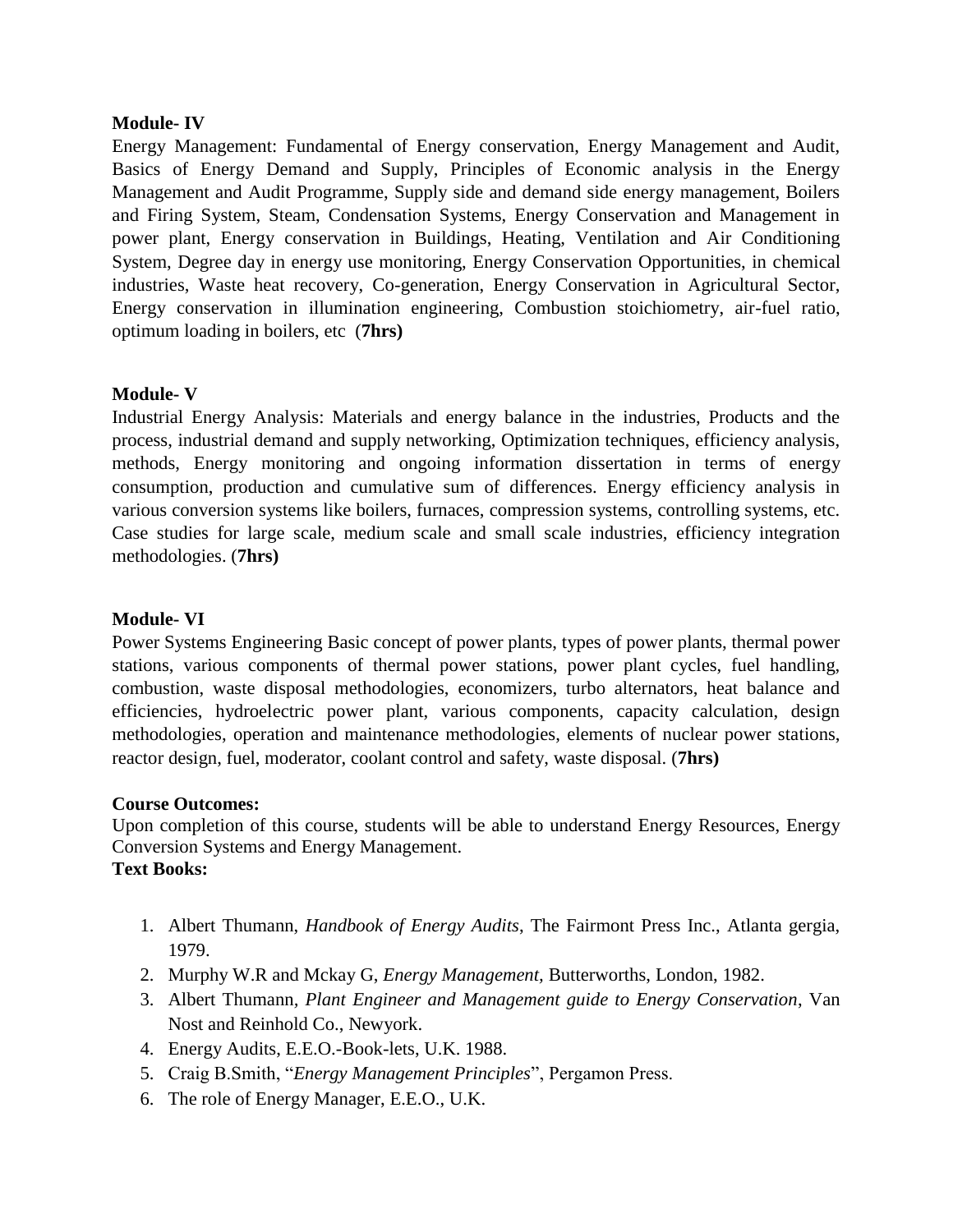- 7. The Energy conservation Design Resource Hand Book-The Royal architectural Institute of Canada.
- **8.** Non-Conventional Energy Resources by B.H . Khan, Tata McGraw Hill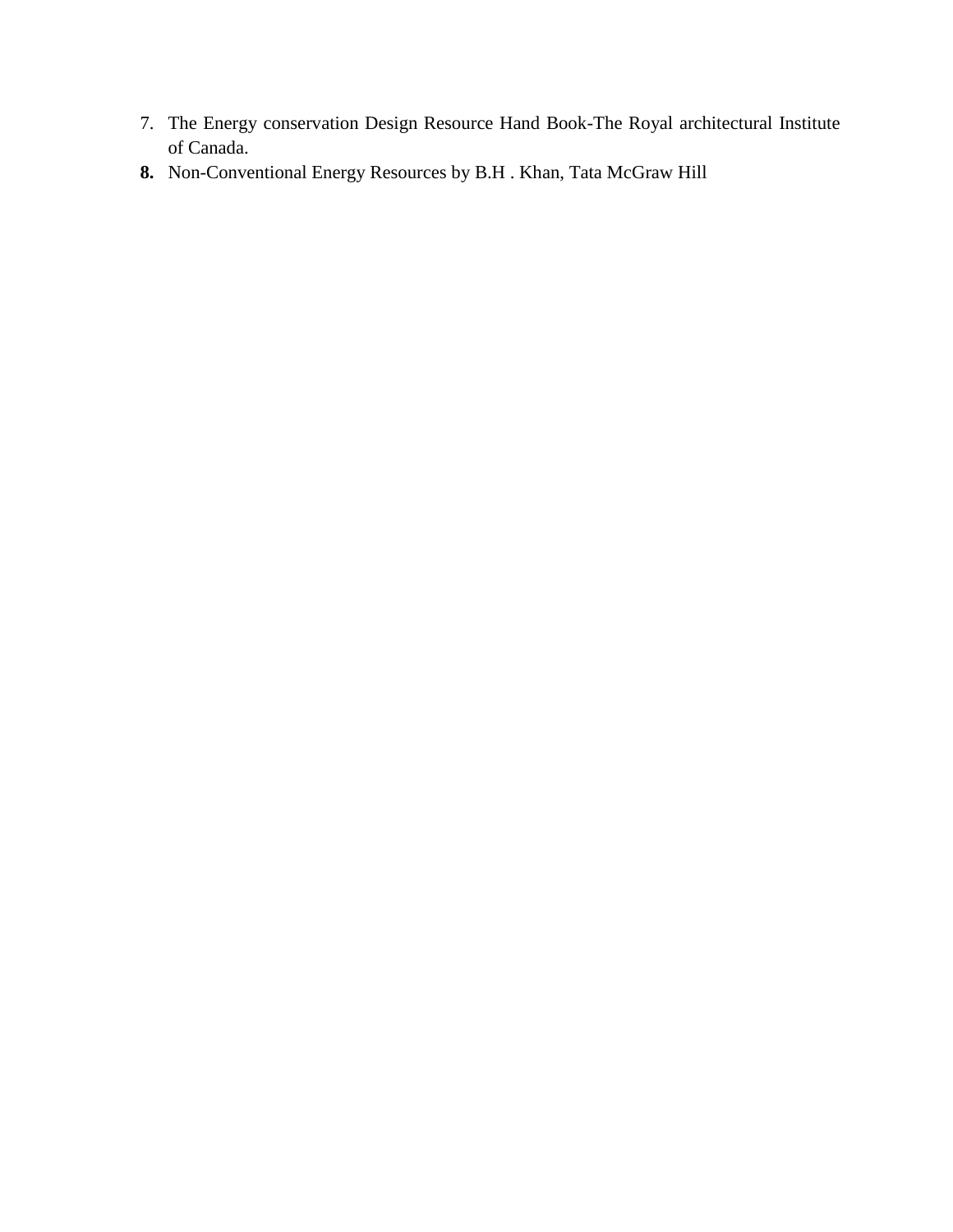# **Project Management**

#### **Course code- ME507**

#### **Objective:**

To facilitate the understanding of project management principles and processes

# **Contents:**

#### **Module- I**

Introduction: Introduction to Project Management, definitions, History of Project Management, project identifications, establishing a project, Project Life Cycle. (**4 hrs)**

# **Module- II**

Project Analysis: Facets of Project Analysis, Resource Allocation, Market Analysis, Technical Analysis, Economic and Ecological Analysis. (**7 hrs)**

# **Module- III**

Financial Analysis: Financial Estimates and Projections, Investment Criteria, Financing of Projects. (**8 hrs)**

# **Module- IV**

Network Methods in PM: Origin of Network Techniques, AON and AOA differentiation, CPM network, PERT network, Other network models. (**9 hrs)**

# **Module- V**

Optimisation in PM: Time and Cost trade-off in CPM, Crashing procedure, Scheduling when resources are limited. (**6 hrs)**

# **Module- VI**

Project Risk Management: Risk analysis, Work Breakdown Structure, Earned Value Management. (**8 hrs)**

# **Course Outcomes:**

At the end of the course, the student will be able to:

- 1. Understand the importance of projects and its phases.
- 2. Analyze projects from marketing, operational and financial perspectives.
- 3. Evaluate projects based on discount and non-discount methods.
- 4. Develop network diagrams for planning and execution of a given project.
- 5. Apply crashing procedures for time and cost optimization.

- 1. Prasanna Chandra, Project: A Planning Analysis, Tata McGraw Hill Book Company, New Delhi, 4th Edition, 2009.
- 2. Cleland, Gray and Laudon, Project Management, Tata McGraw Hill Book Company, New Delhi, 3rd Edition, 2007.
- 3. Jack R. Meredith., Samuel J. Jr. Mantel., Project Management A Managerial Approach, John Wiley, 6th Edition, 2011.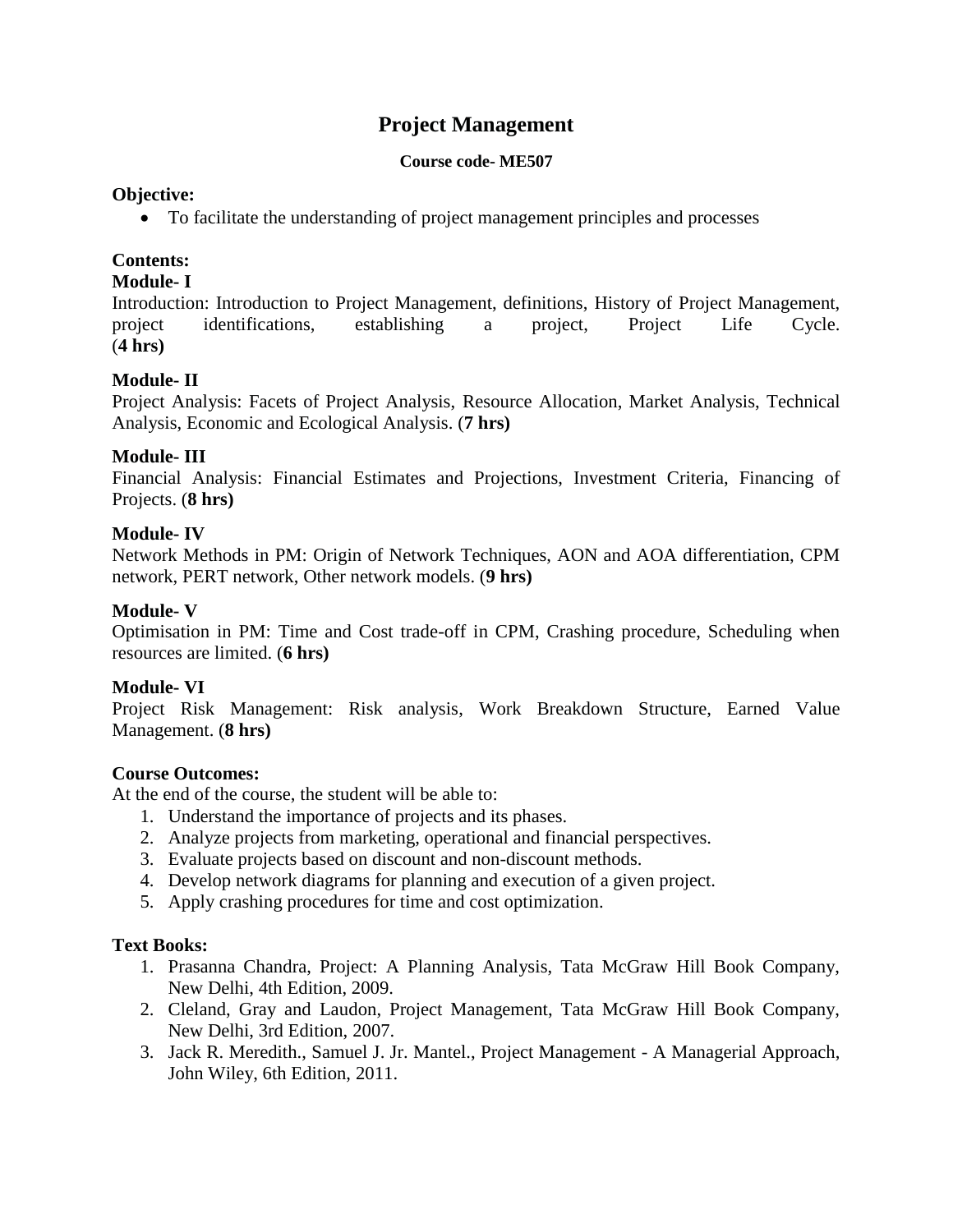# **Principles of Management Course code- ME508**

# **Objectives:**

 To understand the principles of Management and their application to the functioning of organization

# **Contents:**

# **Module- I**

Definition of management, science or art, manager vs. entrepreneur; Types of managersmanagerial roles and skills; Evolution of management-scientific human relations, system and contingency approaches. **(6 hrs)**

# **Module- II**

Types of Business organizations, sole proprietorship, partnership, company, public and private enterprises; Organization culture and environment; current trends and issues in management, Nature and purpose of planning, types of planning, objectives, policies , Strategic Management, planning Tools and Techniques, Decision making steps & processes. **(8 hrs)**

# **Module- III**

Nature and purpose of Organizing, formal and informal organization, organization structure, types, line and staff authority, departmentalization, delegation of authority, centralization and decentralization. Job design, human resource management, HR planning, Recruitment selection, Training & Development, Performance Management, carrier planning and Management. **(8 hrs)**

# **Module- IV**

Directing, individual and group behavior,, motivation, motivation theories, motivational techniques, Job satisfaction, job enrichment, leadership, types and theories of leadership, effective communication. **(6 hrs)**

# **Module- V**

Production planning and control: Forecasting models, aggregate production, and planning, scheduling, materials requirement planning; Controlling, system and process of controlling, budgetary and non-budgetary control techniques **(8 hrs)**

# **Module- VI**

Inventory Control: Deterministic models, safety stock inventory control system Use of computers and IT in management control, productivity problems and management, control and performance, direct and preventive control, reporting. **(6 hrs)**

# **Course Outcomes:**

Upon completion of this course, the students will

- 1. Get a clear understanding of management functions in an organization
- 2. Develop leadership quality to guide their work force to get done assigned jobs in time.
- 3. Maintain correct stock of spares and material for sustained production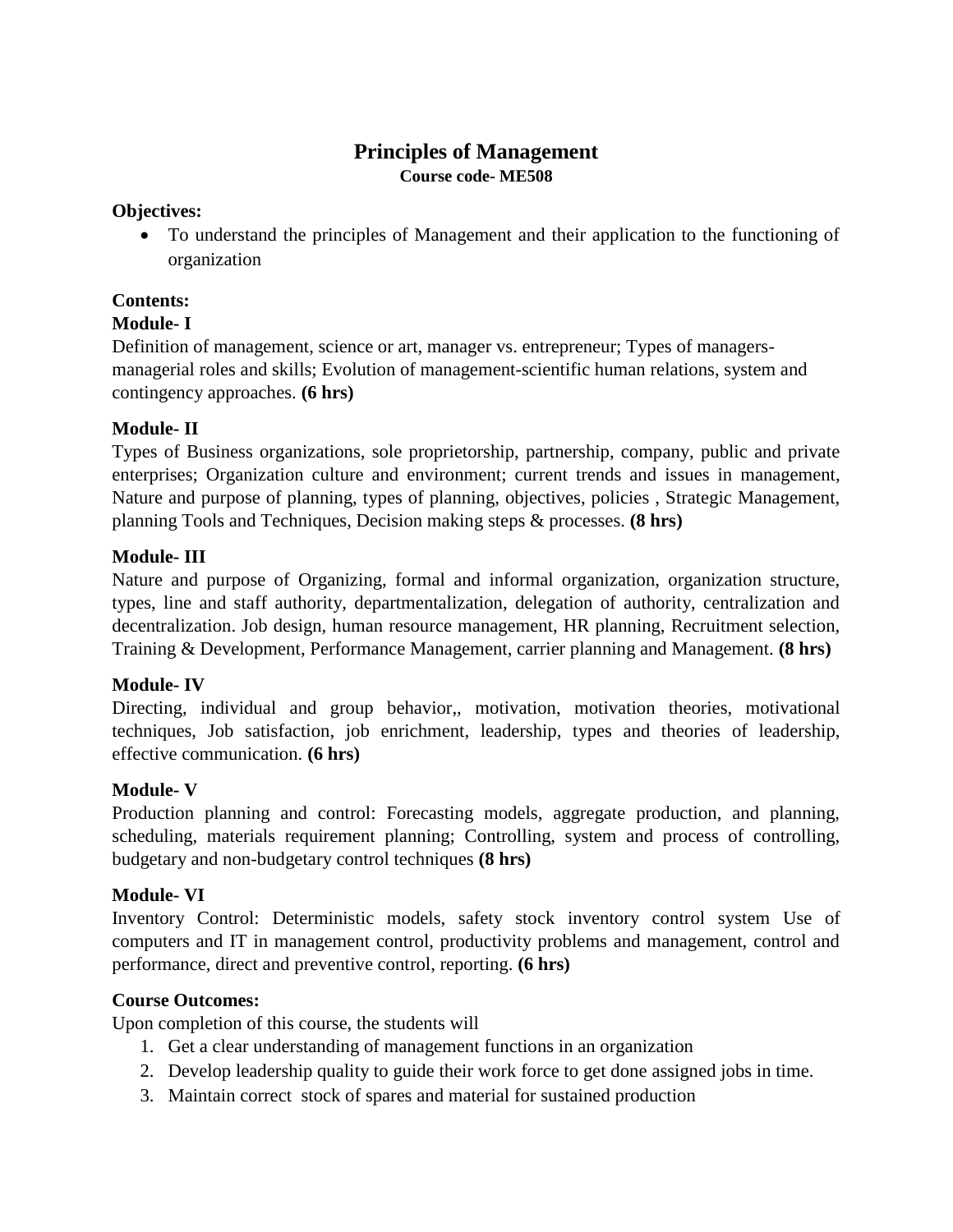- 4. Maintaining and hiring human resources of required skill and experience in time
- 5. Preparation of master budget and other budget to arrange required funds to carry out planned activities of organization

- 1. Robbins S.P. and Couiter M, Management, Prentice Hall India,  $10^{th}$  ed., 2009
- 2. Stoner JAF, Freeman RE and Gilbert DR, Management, 6<sup>th</sup> ed., Pearson Education 2004.
- 3. Tripathy PC & Reddy PN, Principles of Management, Tata Mcgraw Hill, 1999.
- 4. O.P.Khanna Industrial Engineering and Management Dhanpat Rai Publications O.P.Khanna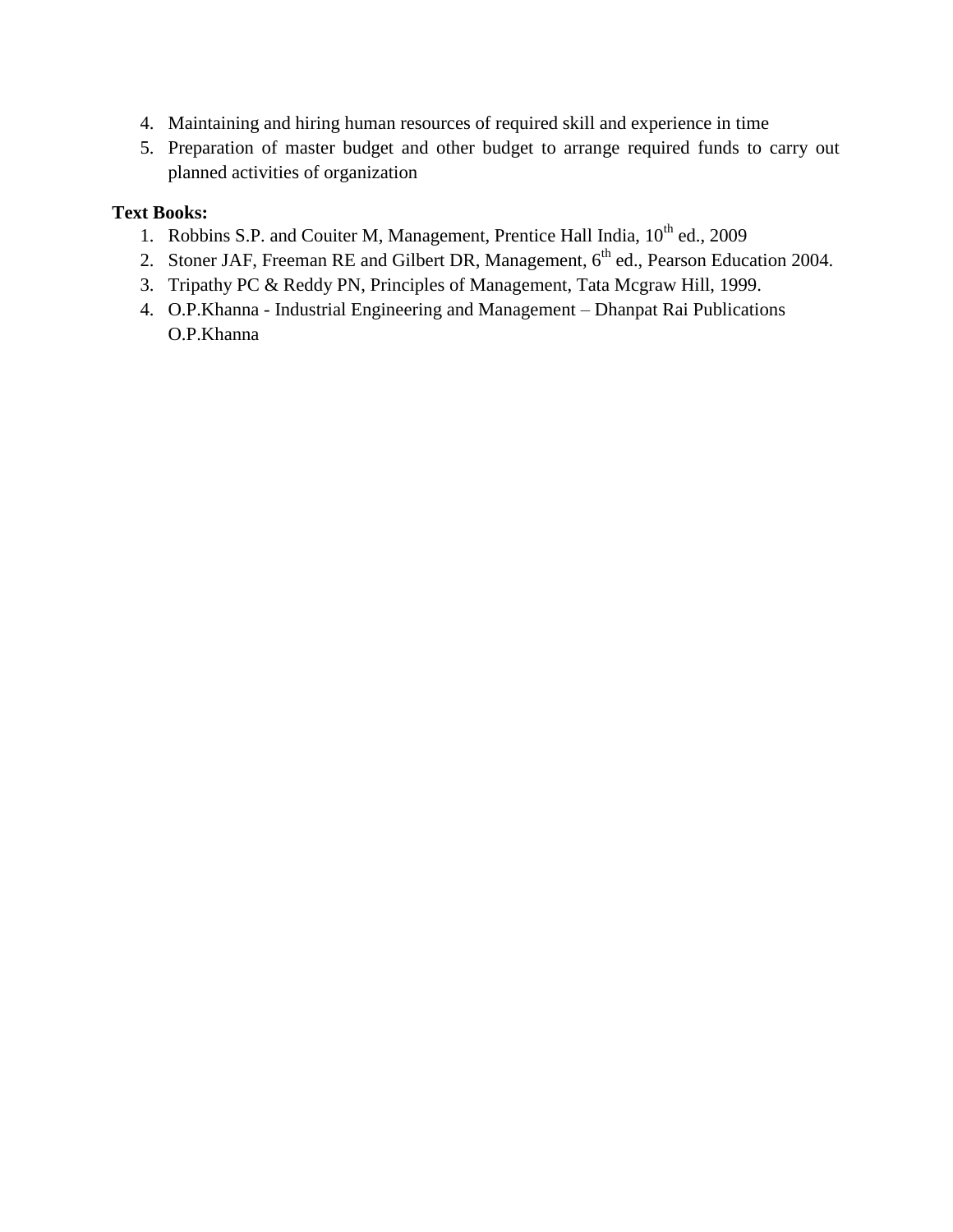# **Total Quality Management**

#### **Course code- ME509**

# **Objective:**

To facilitate the understanding of total quality management principles and processes.

# **Contents:**

# **Module-I**

Introduction, evolution of quality control; Definitions of quality, Quality and productivity; Basic concepts of TQM, TQM framework, contributions of Deming, Juran and Crosby.; Quality conformance, customer need, customer orientation & satisfaction, customer complaints; Quality cost, product & service costing, measuring quality cost **8 Hrs.**

# **Module-II**

TQM principles; leadership, strategic quality planning; Quality councils- employee involvement, motivation; Empowerment;

**6 Hrs.**

# **Module-III**

Team and Teamwork; Quality circles, recognition and reward, performance appraisal; Continuous process improvement; PDCA cycle, 5S, Kaizen; Supplier partnership, Partnering, Supplier rating & selection**.** 

**8 Hrs.**

# **Module-IV**

The seven traditional tools of quality management; New management tools; Six sigmaconcepts,methodology, applications to manufacturing, Bench marking process, evaluation; FMEA-stages, types. **types** 

**6 Hrs.**

# **Module-V**

TQM tools and techniques, control charts, process capability, concepts of six sigma, Quality Function Development (QFD), Taguchi quality loss function; TPM- concepts, improvement needs, **performance example 1 performance example 1 measures**. **8 Hrs.**

# **Module-VI**

Quality systems, need for ISO 9000, ISO 9001-9008; Quality system- elements, documentation; Quality auditing, QS 9000, ISO 14000-concepts, requirements and benefits; TQM implementation in manufacturing and service sectors**. 6 Hrs.**

**Course Outcomes:** At the end of course ,the students will be able to

- 1.Understand the importance of quality and its assurance.
- 2.Analyze quality statements, customer focus and market plan.
- 3.Evaluate quality based products & methods.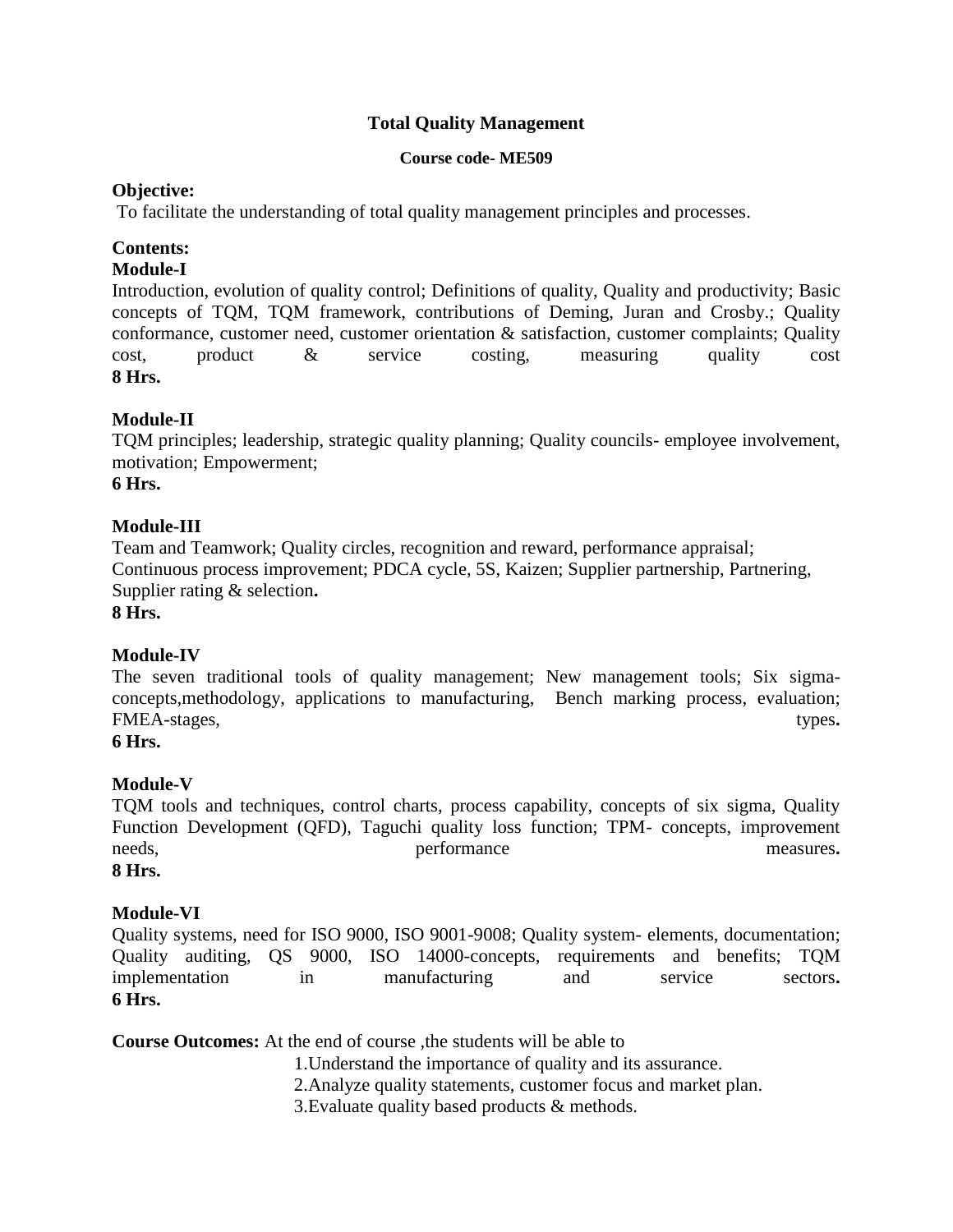4.Develop tools, methodology for the assurance of quality.

5.Apply & use the tools and techniques of TQM in manufacturing and service sector.

#### **Text Books:**

1. Besterfield D.H. et al., Total Quality Management, 3rd ed., Pearson Education Asia, 2006.

2. Evans J.R. and Lindsay W.M., The management and Control of Quality, 8th ed., first Indian edition, Cengage Learning, 2012.

3. Janaki raman B. and Gopal R.K., Total Quality Management, Prentice Hall India, 2006.

4. Suganthi L. and Samuel A., Total Quality Management, Prentice Hall India, 2006.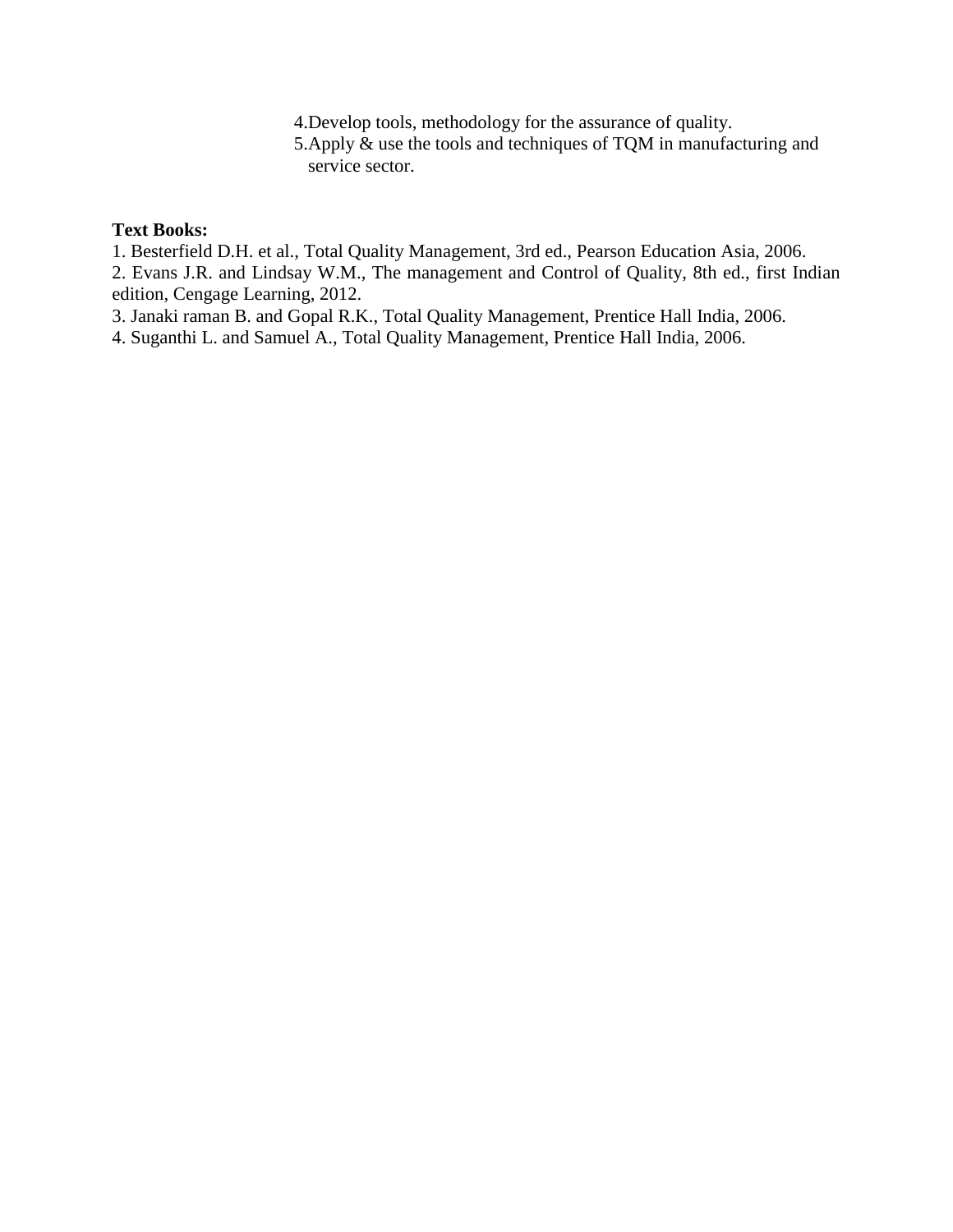# **Mechanical Engineering**

# **Course Structure Academic Session 2020-21 onwards SEMESTER VI**

| S. No.              | <b>Course Code</b> | <b>Subject</b>                                    | L              | T              | ${\bf P}$      | <b>Credit</b>  |
|---------------------|--------------------|---------------------------------------------------|----------------|----------------|----------------|----------------|
|                     |                    | <b>Theory</b>                                     |                |                |                |                |
| 1.                  | <b>ME601</b>       | <b>Solid Mechanics</b>                            | $\overline{4}$ | $\mathbf{1}$   | $\overline{0}$ | $\overline{4}$ |
| 2.                  | <b>ME602</b>       | <b>Automobile Engineering</b>                     | 3              | $\mathbf{1}$   | $\overline{0}$ | $\overline{3}$ |
| 3.                  | <b>ME603</b>       | Design of Transmission System                     | 3              | $\mathbf{1}$   | $\overline{0}$ | 3              |
| ∗<br>4.             | <b>ME604</b>       | <b>Computer Aided Design</b>                      | 3              | $\mathbf{1}$   | $\overline{0}$ | $\overline{3}$ |
|                     | <b>ME605</b>       | Mechatronic Systems                               |                |                |                |                |
|                     | <b>ME606</b>       | Microprocessor in Automation                      |                |                |                |                |
| $5.**$              | <b>ME607</b>       | <b>Operations Research</b>                        | 3              | $\mathbf{1}$   | $\overline{0}$ | $\overline{3}$ |
|                     | <b>ME608</b>       | <b>Reliability Engineering</b>                    |                |                |                |                |
|                     | <b>ME609</b>       | Machine Tool Design                               |                |                |                |                |
|                     |                    | Laboratory/Sessionals                             |                |                |                |                |
| 1.                  | <b>ME601P</b>      | <b>Solid Mechanics</b>                            | $\overline{0}$ | $\overline{0}$ | 3              | $\mathbf{1}$   |
| 2.                  | <b>ME602P</b>      | Automobile Engineering                            | $\overline{0}$ | $\overline{0}$ | 3              | $\mathbf{1}$   |
| 3.                  | <b>ME604P</b>      | Manufacturing Lab                                 | $\overline{0}$ | $\overline{0}$ | 3              | $\mathbf{1}$   |
| $\overline{4}$ .    | <b>ME607P</b>      | <b>Computer Aided Design</b>                      | $\overline{0}$ | $\overline{0}$ | 3              | $\mathbf{1}$   |
| 5                   | <b>IN601</b>       | Internship/Tour & Training/Industrial<br>Training | $\overline{0}$ | $\overline{0}$ | $\overline{2}$ | $\overline{2}$ |
| <b>Total Credit</b> |                    |                                                   |                |                |                | 22             |

# **\*Professional Elective II**

**\*\* Open Elective II**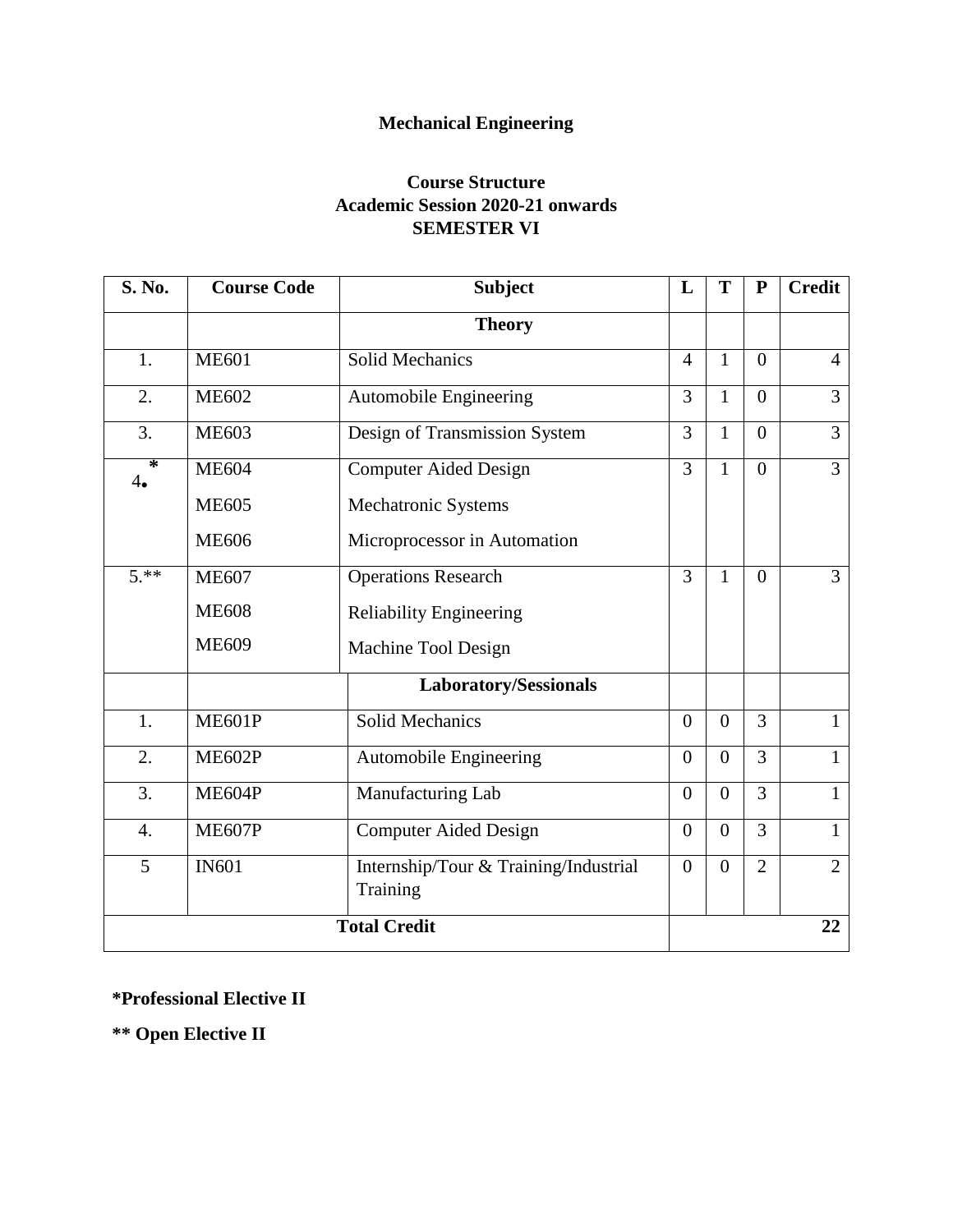# **SOLID MECHANICS**

# Course Code – ME601

#### **Objectives:**

The objective is to present the mathematical and physical principles in understanding the linear continuum behavior of solids.

#### **Course Contents:**

# **Module-I**

Introduction to Cartesian tensors, Strains: Concept of strain, derivation of small strain tensor and compatibility, strain gauges and rosettes. **(8hrs)**

#### **Module-II**

Stress: Derivation of Cauchy relations and equilibrium and symmetry equations, principal stresses and directions, octahedral shear stresses. **(8hrs)**

#### **Module-III**

Constitutive equations: Generalized Hooke's law, Linear elasticity, Material symmetry; Boundary Value Problems: concepts of uniqueness and superposition. **(6hrs)**

#### **Module-IV**

Plane stress and plane strain problems, introduction to governing equations in polar and cylindrical coordinates, axisymmetric problems. **(7hrs)**

#### **Module-V**

Application to thick cylinders, rotating discs, torsion of non-circular cross-sections, stress concentration, thermo-elasticity. **(8hrs)**

#### **Module-VI**

Solutions using potentials energy methods, Introduction to plasticity. **(5hrs)**

# **Course Outcomes:**

Upon completion of this course, students will be able to:

- 1. Understand the deformation behavior of solids under different types of loading.
- 2. Find mathematical solutions for simple geometries under different types of loading.
- 3. Transform the state of stress from one set of co-ordinate axes to another set of coordinate axes.
- 4. Apply compatibility equation for different system of strain.
- 5. Find the mathematical solution for axisymmetric problem.
- 6. Understand the concept of elasticity and plasticity.

# **Text Books:**

[1] G. T. Mase, R. E. Smelser and G. E. Mase, Continuum Mechanics for Engineers, Third Edition, CRC Press, 2004.

[2] Y. C. Fung, Foundations of Solid Mechanics, Prentice Hall International, 1965.

[3] Lawrence. E. Malvern, Introduction to Mechanics of a Continuous Medium, Prentice Hall international, 1969.

[4] S M A Kazimi, Solid Mechanics, Mc Graw Hill, 2016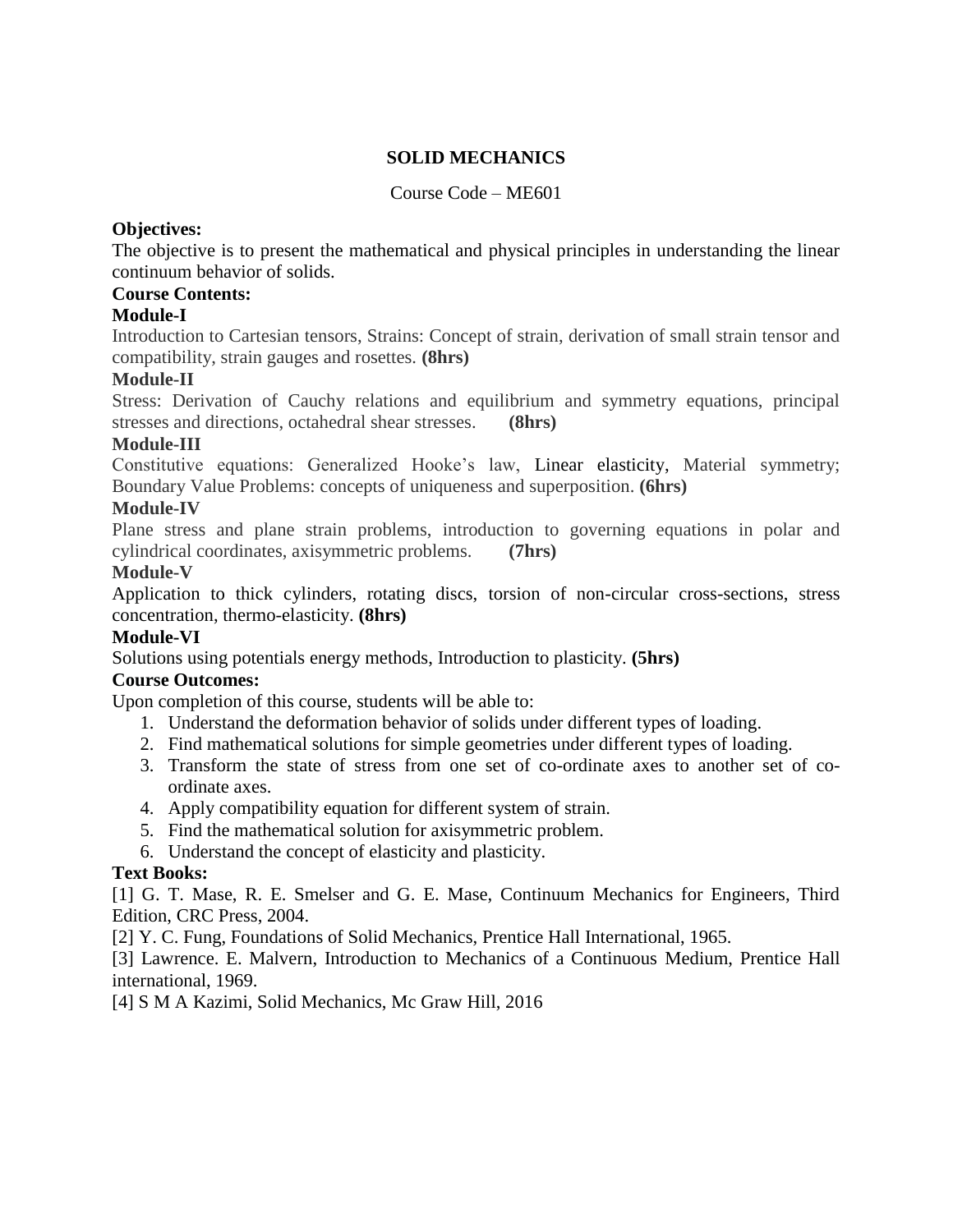# **AUTOMOBILE ENGINEERING**

Course Code – ME602

#### **Objectives:**

To understand the construction and working principle of various parts of an automobile

#### **Contents:**

#### **Module-I**

Types of automobiles, vehicle construction and layouts, chassis, frame and body, vehicle aerodynamics, IC engines- components, function and materials, (5)

#### **Module-II**

Engine auxiliary systems, fuel supply system, starting system, ignition system, electronic injection for SI and CI engines, engine lubrication and cooling system, engine emission control by 3-way catalytic converter system, Emission norms .(10)

#### **Module-III**

Transmission systems, AWD and 4WD transmission, clutch types & construction, gear boxes, Automatic transmission, fluid flywheel, torque converter, propeller shaft, slip joints, universal joints, differential and rear axle, (6)

#### **Module-IV**

Steering geometry and types of steering gear box, power steering, types of front axle, wheel alignment types of suspension systems. (5)

#### **Module-V**

General braking requirement, elementary theory of shoe brake, weight transfer, mean lining pressure and heat generation during braking, mechanical Pneumatic and hydraulic braking systems, power brake, antilock braking system(ABS), (6)

#### **Module-VI**

Alternative energy sources, natural gas, LPG, biodiesel, bio-ethanol, gasohol and hydrogen fuels in automobiles, modifications needed, performance, combustion &emission characteristics of alternative fuels in SI and CI engines. Electric and Hybrid vehicles, application of Fuel Cells, ( 10)

#### **Module-VII**

#### **Course Outcomes:**

Upon completion of this course, students will understand the function of each automobile component and also have a clear idea about the overall vehicle performance.

#### **Text books:**

(i)Kirpal Singh, Automobile Engineering, 7thed., Standard Publishers, New Delhi, 1997.

(ii) Jain K.K. and Asthana R.B., Automobile Engineering, Tata McGraw Hill, New Delhi,2002.

(iii)Heitner J., Automotive Mechanics, 2nd ed., East-West Press, 1999.

(iv)Heisler H., Advanced Engine Technology, SAE International Publ., USA, 1998.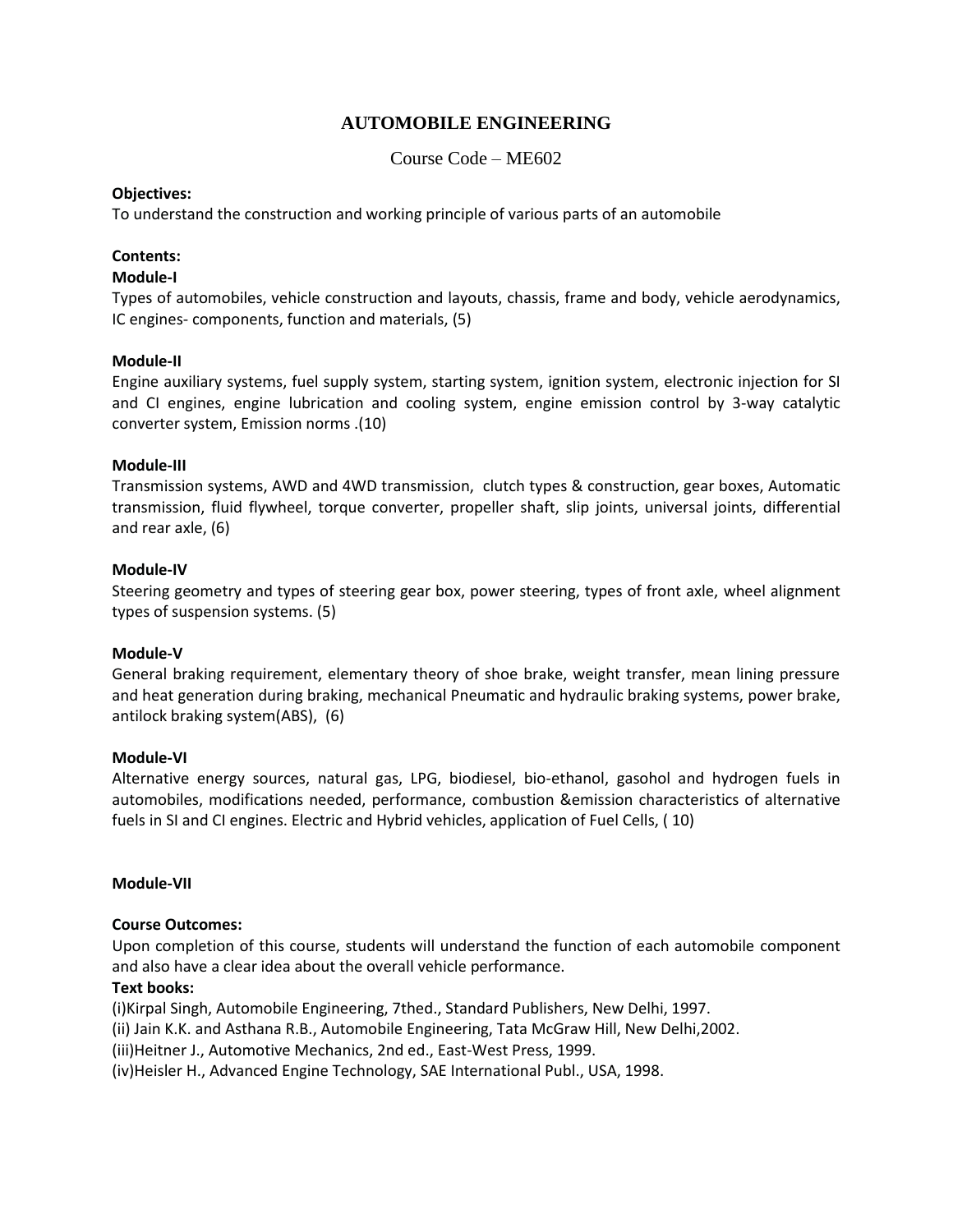# **DESIGN OF TRANSMISSION SYSTEM**

Course Code – ME603

#### **Objectives:**

To learn about the design procedures for mechanical power transmission components

# **Contents:**

# **Module-I**

Flexible transmission elements- design of flat belts & pulleys, selection of V-belts and pulleys, selection of hoisting wire ropes and pulleys, design of chains and sprockets. **(6 hrs)**

# **Module-II**

Gear transmission- speed ratios and number of teeth, force analysis, tooth stresses, dynamic effects, fatigue strength, factor safety, gear materials; Design of straight tooth spur gear and parallel axis helical gears based on strength and wear considerations, pressure angle in the normal and transverse plane; equivalent number of teeth and forces for helical gears. **(6 hrs)**

# **Module-III**

Straight bevel gear- tooth terminology, tooth forces and stresses, equivalent number of teeth. Estimating the dimensions of a pair of straight bevel gears. **(4 hrs)**

# **Module-IV**

Worm gear, merits  $\&$  demerits, terminology, thermal capacity, materials, forces  $\&$  stresses, efficiency, estimating the size of worm gear pair. Cross helical gears, terminology, helix angles, sizing of a pair of helical gears. **(4 hrs)**

# **Module-V**

Gear box- geometric progression, standard step ratio; Ray diagram, kinematics layout; Design of sliding mesh gear box- Design of multi-seed gear box for machine too applications; constant mesh gear box, speed reducer unit; Variable speed gear box; Fluid couplings, Torque converters for automotive applications. **(10 hrs)** 

# **Module-VI**

Cam design, types: pressure angle and undercutting base circle determination, forces and surface stresses; Design of plate clutches, axial clutches, cone clutches, internal expandingrim clutches; Electromagnetic clutches; Band and Block brakes. **(6 hrs)**

# **Module-VII**

External shoe brakes, internal expanding shoe brake. **(4 hrs)**

# **Course Outcomes:**

1. Upon completing this course the students will be able to design transmission systems for engines and machines.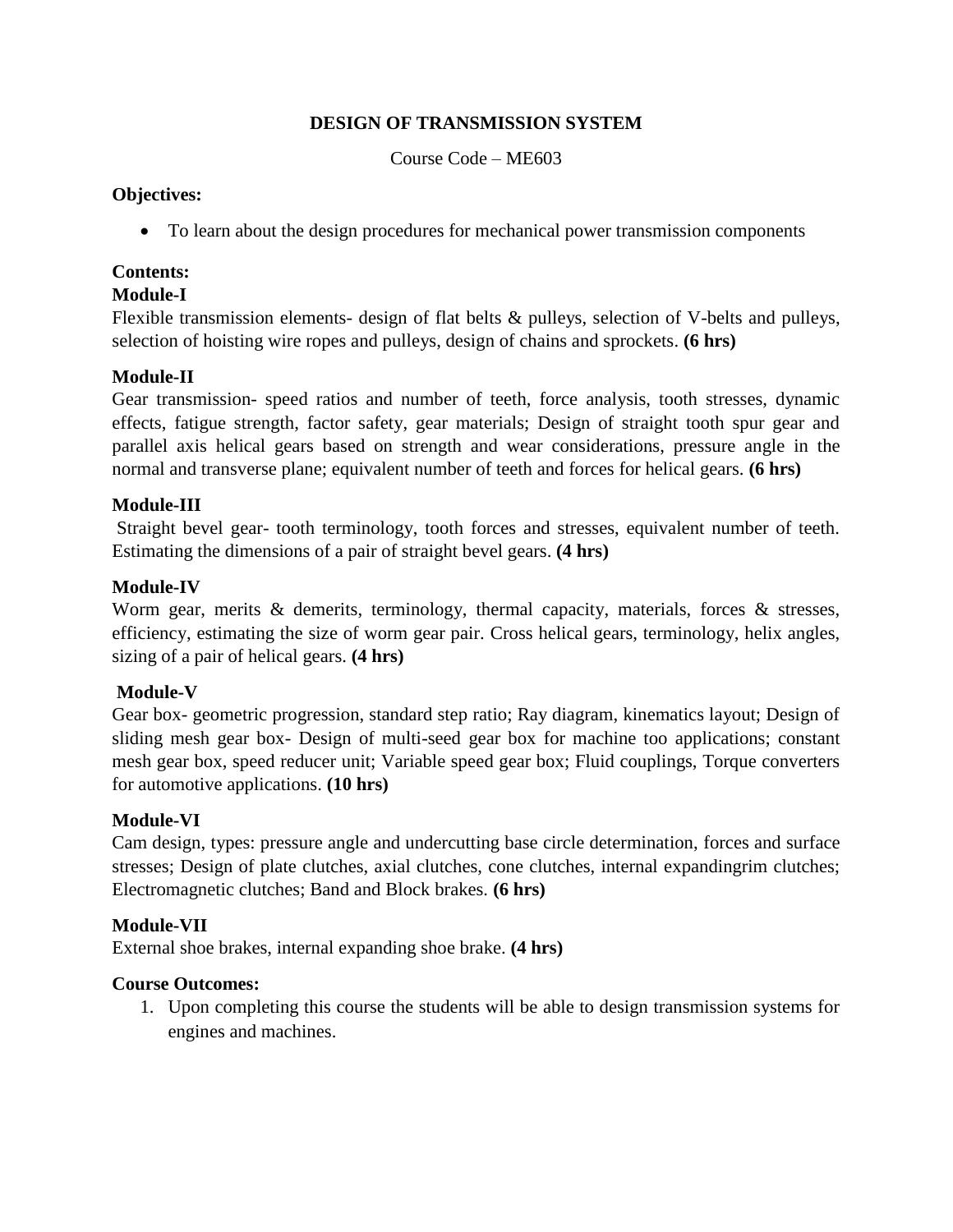- (i) Shigley J., Mischke C., Budynas R. and Nisbett K., Mechanical Engineering Design, 8thed., Tata McGraw Hill, 2010.
- (ii) Jindal U.C., Machine Design: Design of Transmission System, Dorling Kindersley, 2010.
- (iii) Maitra G. and Prasad L., Handbook of Mechanical Design, 2nd ed., Tata McGraw Hill,2001.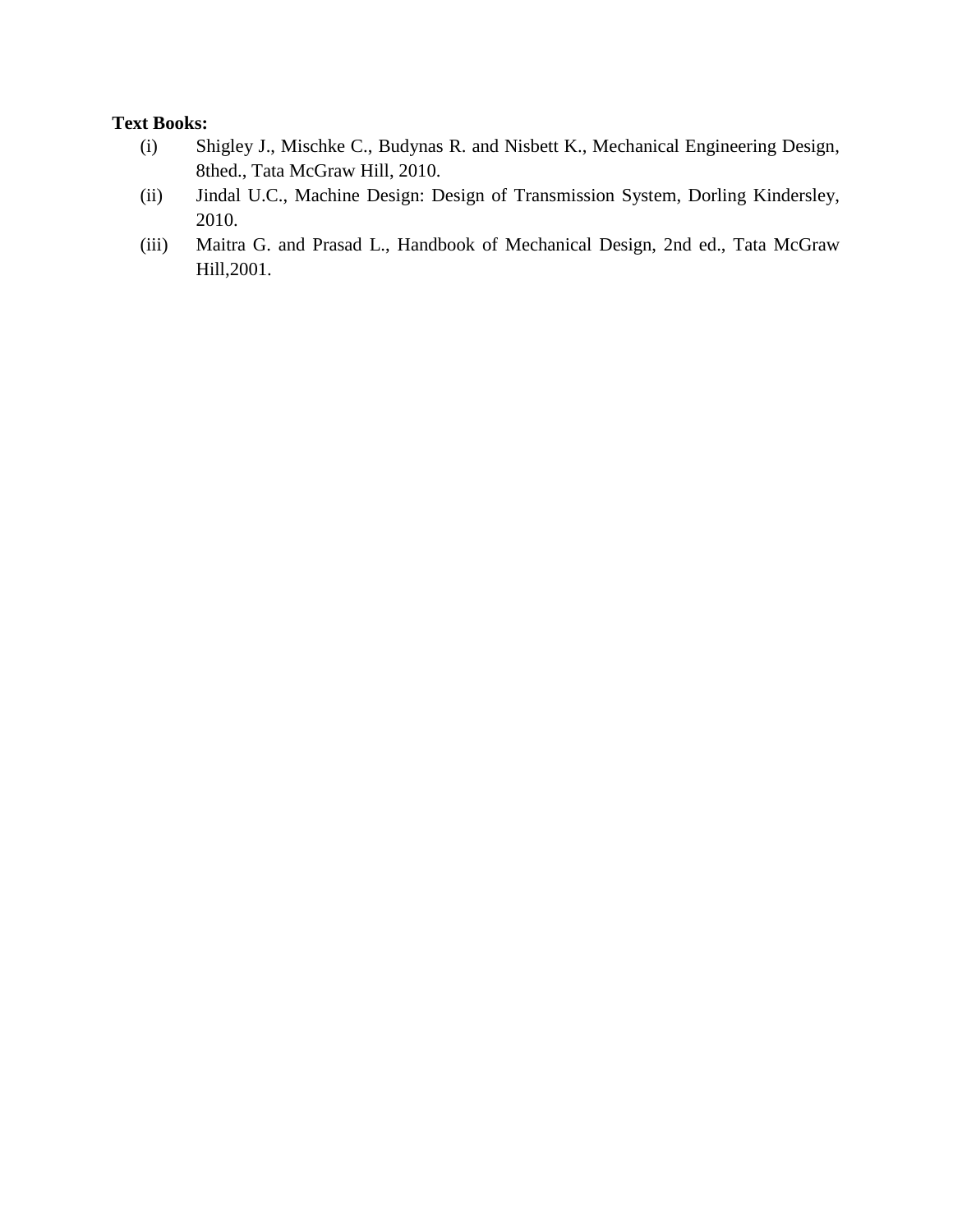#### **COMPUTER AIDED DESIGN**

Course Code – ME604

#### **Objectives:**

 To provide an overview of how computers can be utilized in mechanical component design

#### **Contents:**

# **Module- I**

Fundamentals of Computer Graphics- Product cycle, sequential and concurrent engineering, Computer Aided Design, CAD system architecture, computer graphics, Coordinate systems, 2D and 3D transformations, viewing transformation **(8 hrs)**

#### **Module- II**

Geometric Modelling- straight line, representation of curves, Hermite curves, Bezier curves, Bspline curves, rational curves **(5 hrs)**

#### **Module- III**

Techniques of surface modelling, plane surface, cylindrical surface, surface of revolution, surface patch, Coons and bicubic patches, Bezier and B-spline surfaces **(6 hrs)**

#### **Module- IV**

Fundamental of solid design, parametric space of a solid, surface and curves in a solid, Solid modelling techniques, CSG and B-rep. **(6 hrs)**

#### **Module- V**

Visual realism- hidden line-surface-solid removal algorithms, shading, colouring, computer animation **(5 hrs)**

#### **Module- VI**

Assembly of parts- assembly modelling, interferences of positions and orientation, tolerance analysis, mass property calculations, mechanism simulation and interefence checking CAD standards- Graphical Kernel System (GKS), standards for vexchange images, Open Graphics Library (OpenGL), Data exchange standards- IGES, STEP, CALS etc., Communication standards **(12 hrs)**

#### **Course Outcomes:**

Upon completion of this course, the students will be able to:

- 1. Use computer and CAD software for modelling mechanical components
- 2. draw different types of curves in 2D
- 3. draw different types of surface
- 4. draw solid modelling
- 5. assembly of different part modelling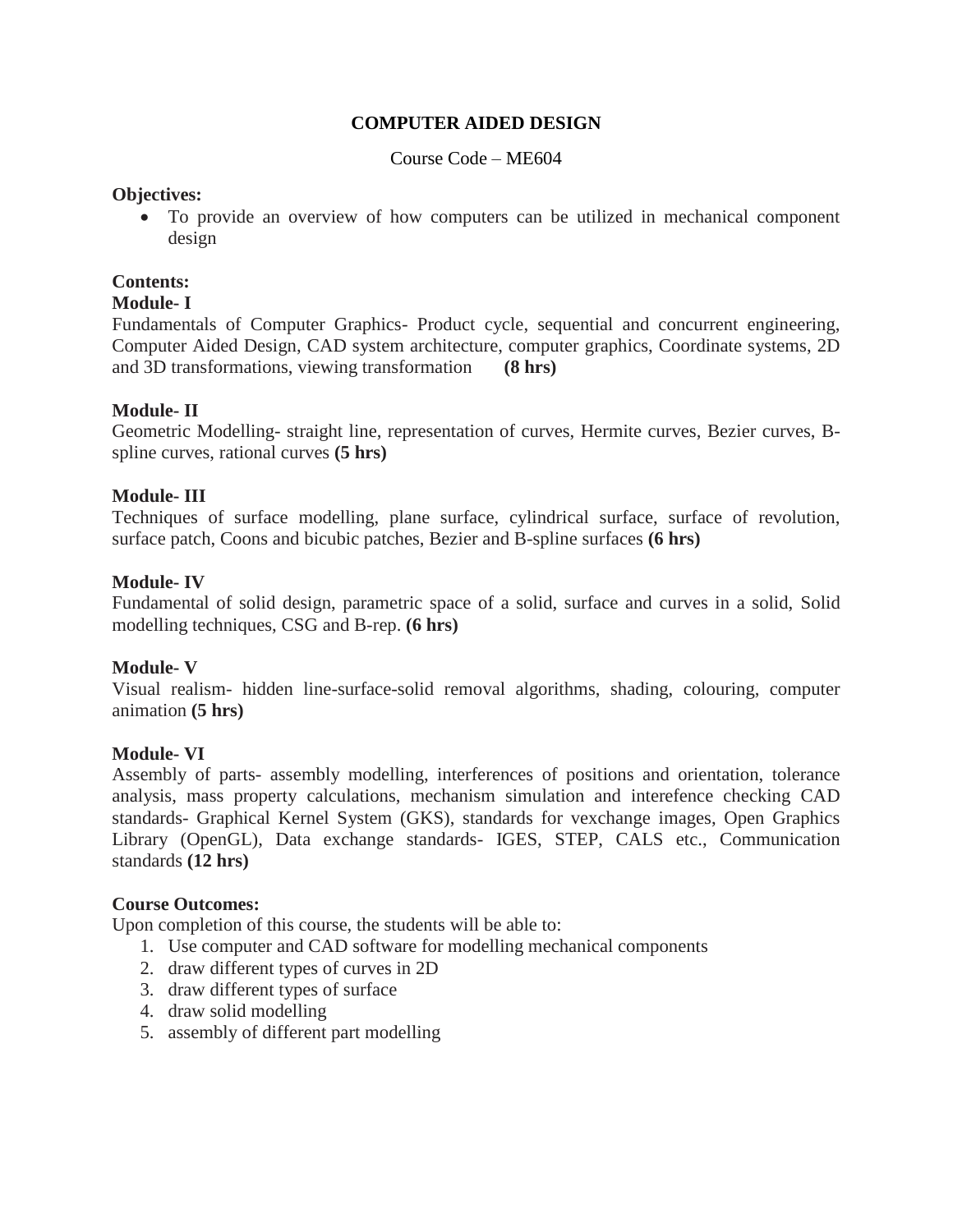- 1. Ibrahim Zeid, Mastering CAD CAM, Tata McGraw Hill Publishing Co. 2007.
- 2. C. McMohan and J. Browne, CAD/CAM Principles, II edition, Pearson Education, 1999.
- 3. W. M. Neumann and R.F. Sproul, Principles of Computer Gra[hics, McGraw Hill, 1989.
- 4. D. Hearn and M.P Baker, Computer Graphics, Prentice Hall Inc., 1992.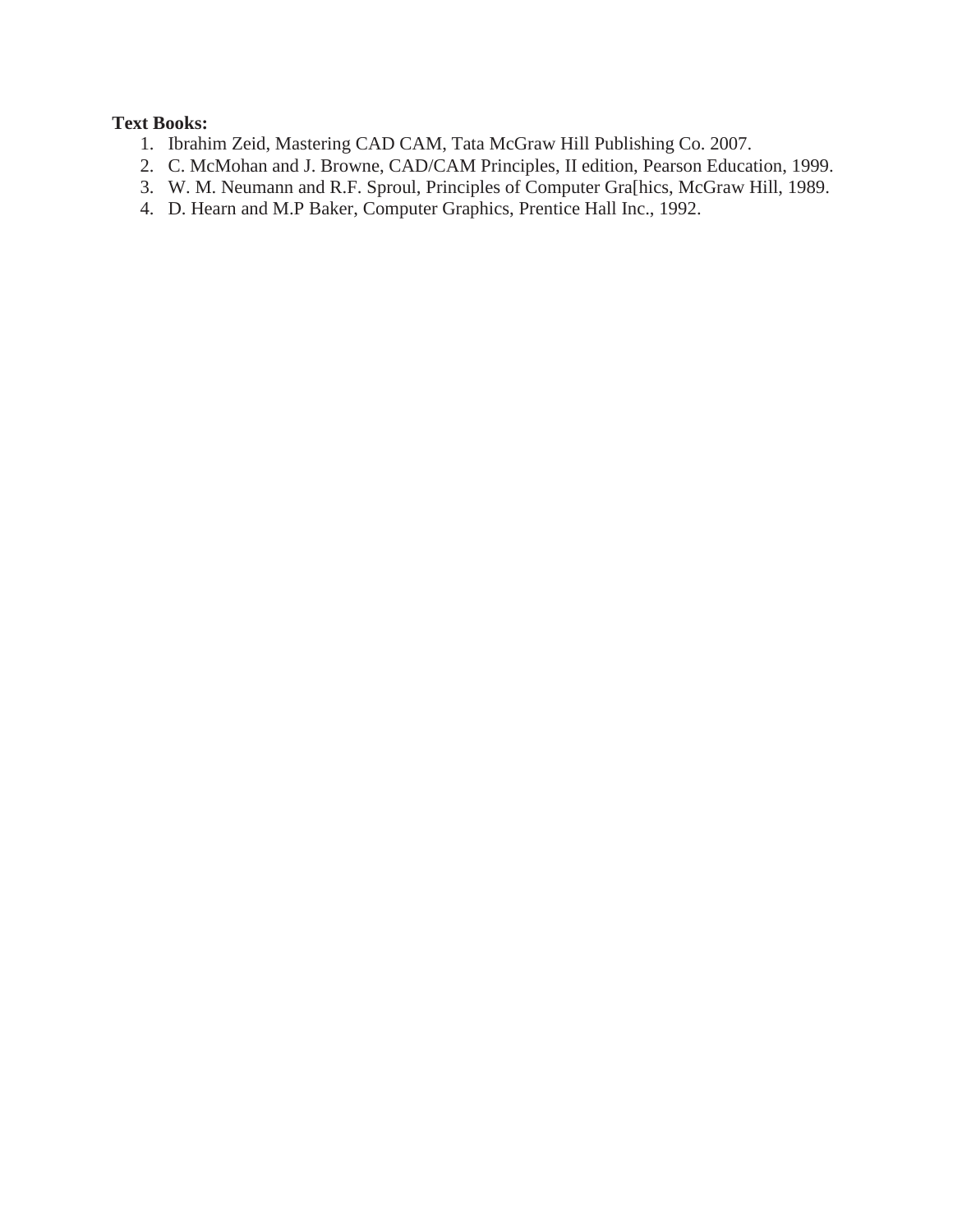# **MECHATRONIC SYSTEMS**

Course Code – ME605

#### **Objective:**

 To provide an overview of mechatronics applications and the use of micro-sensors and microprocessors.

#### **Contents:**

#### **Module-I**

Introduction: Definition of Mechanical Systems, Philosophy and approach; Systems and Design: Mechatronic approach, Integrated Product Design, Modeling, Analysis and Simulation, Man-Machine Interface. **(8hrs)**

#### **Module-II**

Sensors and transducers: classification, Development in Transducer technology, Optoelectronics- Shaft encoders, CD Sensors, Vision System, etc.**(5hrs)**

#### **Module-III**

Drives and Actuators: Hydraulic and Pneumatic drives, Electrical Actuators such as servo motor and Stepper motor, Drive circuits, open and closed loop control**.(5hrs)**

#### **Module-IV**

Embedded Systems: Hardware Structure, Software Design and Communication, Programmable Logic Devices, Automatic Control and Real Time Control Systems**.(6hrs)**

#### **Module-V**

Smart materials: Shape Memory Alloy, Piezoelectric and Magnetostrictive Actuators: Materials, Static and dynamic characteristics, illustrative examples for positioning, vibration isolation, etc**.(8hrs)**

#### **Module-VI**

Micro mechatronic systems: Micro sensors, Micro actuators; Micro-fabrication techniques LIGA Process: Lithography, etching, Micro-joining etc. Application examples; Case studies Examples of Mechatronic Systems from Robotics Manufacturing, Machine Diagnostics, Road vehicles and Medical Technology. **(10hrs)**

#### **Course Outcomes:**

- To understand the structure of microprocessors and their applications in mechanical devices
- To know the use of various sensors and transducers
- To understand the principle of automatic control and real time motion control systems, with the help of electrical drives and actuators
- To know the static and dynamic characteristics of actuators
- To understand the use of micro-sensors and their applications in various fields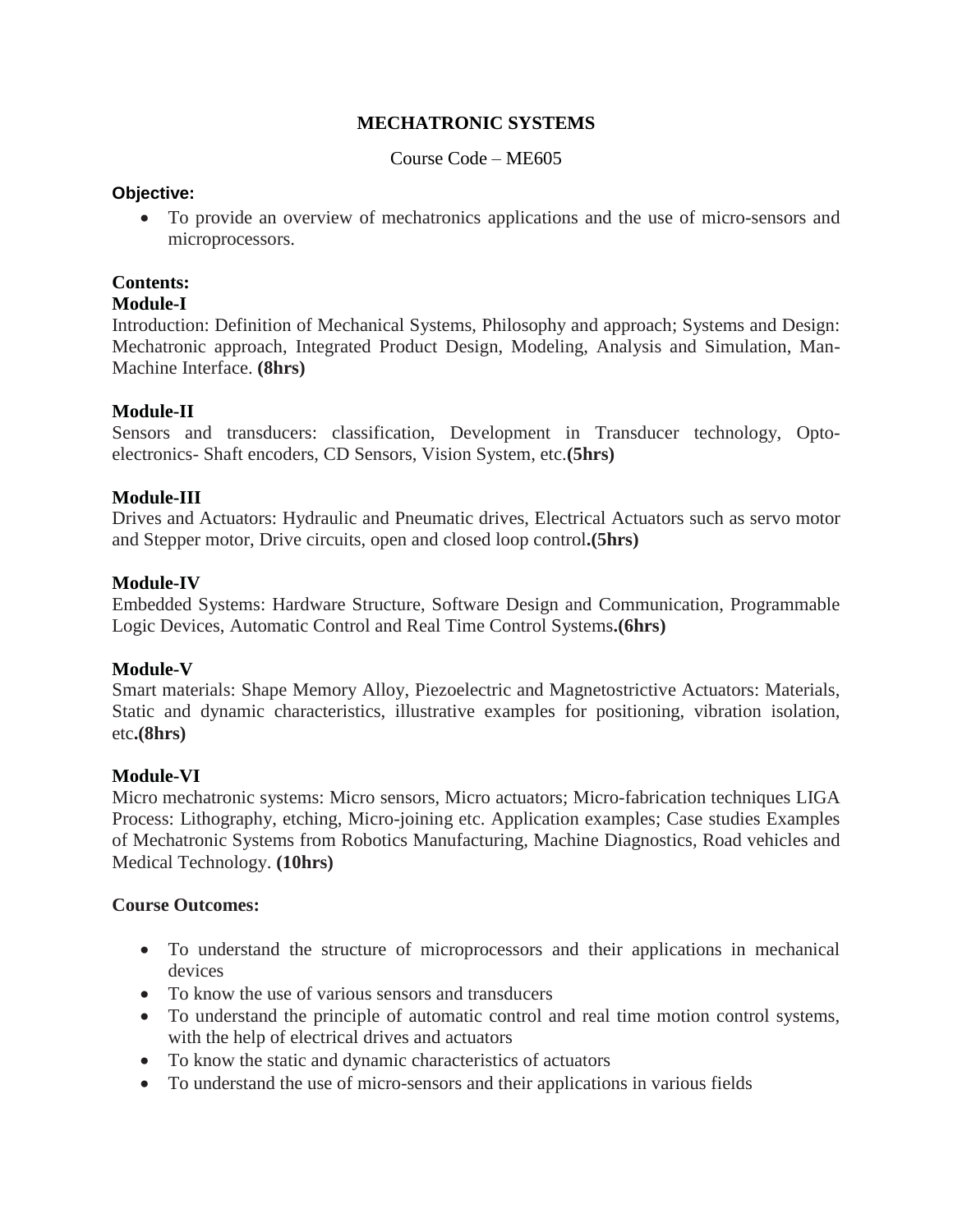- 1. Devdas Shetty & Richard A. Kolk, *Mechatronics System Design*, PWS Publishing Company (Thomson Learning Inc.)
- 2. William Bolton, *Mechatronics: A Multidisciplinary Approach*, Pearson Education
- 3. R. K. Rajput, *A Textbook of Mechatronics,* S. Chand & Company Private Limited
- 4. Mechatronics: Electronic Control Systems in Mechanical and Electrical Engineering, William Bolton, Prentice Hall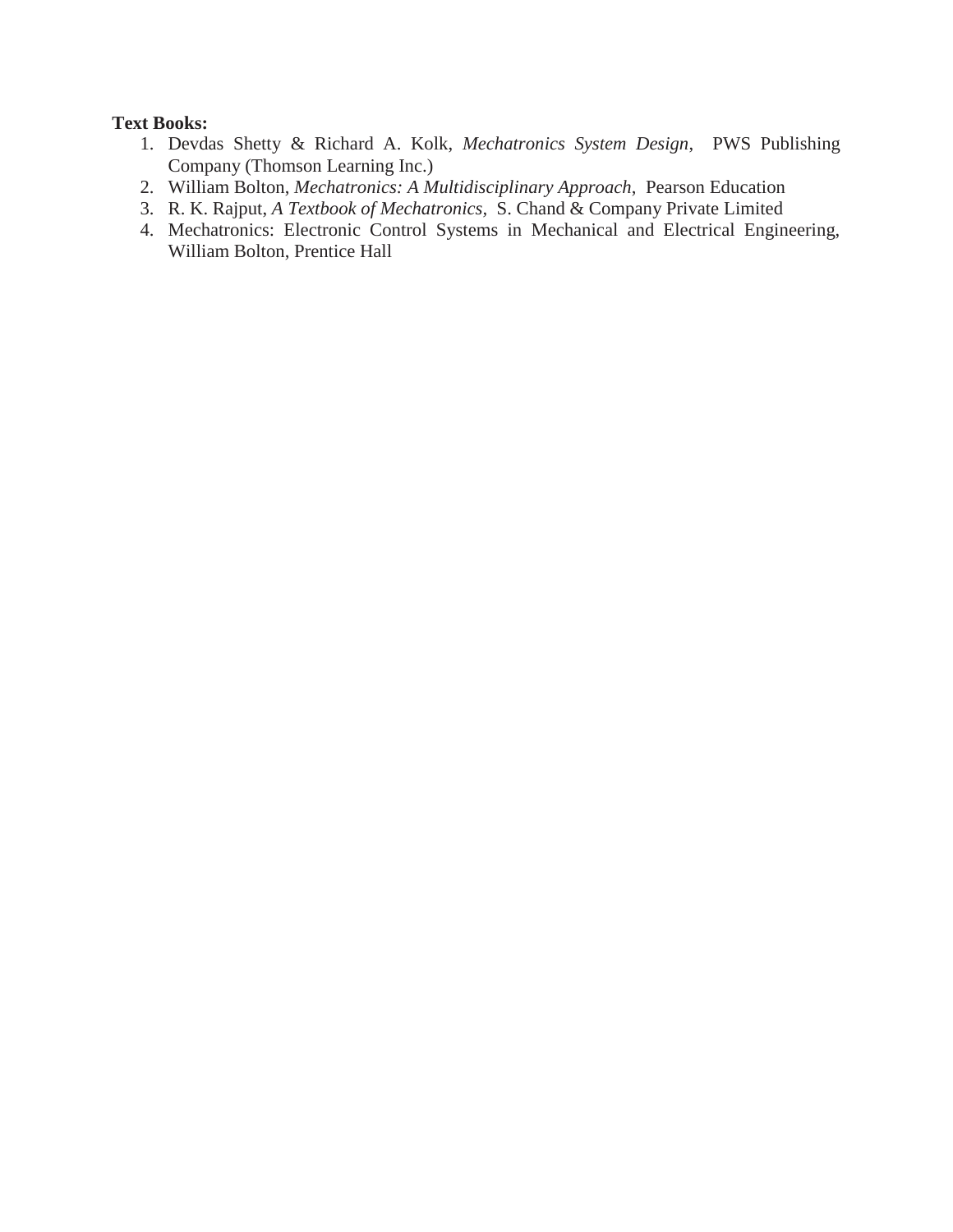# **MICROPROCESSOR IN AUTOMATION**

Course Code – ME606

#### **Objectives:**

 To introduce the basic concepts of Digital circuits, Microprocessor system and digital **Controller** 

# **Contents:**

# **Module- I**

Number Systems, codes, digital electronics: Logic Gates, combinational circuits design, Flipflops, Sequential logic circuits design: Counters, Shift registers. Introduction to 8085 Functional Block Diagram, Registers, ALU, Bus systems, Timing and control signals. **(10 hrs)**

# **Module- II**

Machine cycles, instruction cycle and timing states, instruction timing diagrams, Memory interfacing. **(3 hrs)**

# **Module- III**

Assembly Language Programming: Addressing modes, Instruction set, simple programs in 8085; Concept of Interrupt, Need for Interrupts, Interrupt structure, Multiple Interrupt requests and their handling, Programmable interrupt controller; Interfacing peripherals: Programmable peripheral interface (8255). **(10 hrs)**

# **Module- IV**

Interfacing Analog to Digital Converter & Digital to Analog converter, Multiplexed seven segments LED display systems, Stepper Motor Control, Data Communication: Serial Data communication (8251), Programmable Timers (8253); 8086/8088 Microprocessor and its advanced features **(10 hrs)**

#### **Module- V**

Introduction to Digital Control: Sampling theorem, Signal conversion and Processing, Z Transform, Digital Filters, Implementation of Digital Algorithm. **(7 hrs)**

# **Course Outcomes:**

1. Students who have done this course will have a good idea of the use of microprocessers for automation.

- 1. Digital Electronics: An Introduction to Theory and Practice, William H. Gothmann, PHI Learning Private Limited
- 2. Digital Computer Electronics: An Introduction to Microcomputers, Albert Paul Malvino, Tata McGraw-Hill Publishing Company Ltd.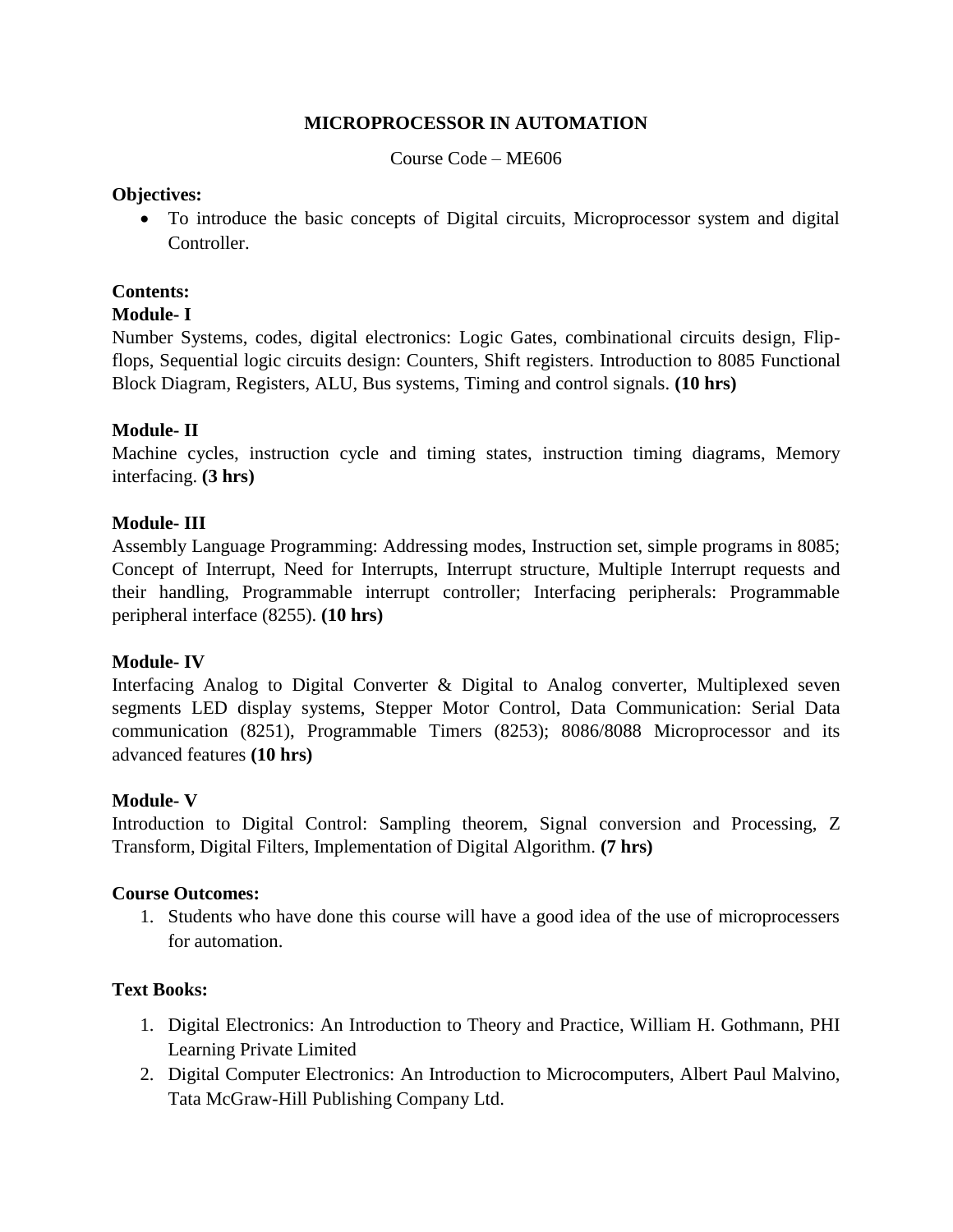- 3. Microprocessor Architecture, Programming, and Applications with the 8085, Ramesh Gaonkar, PENRAM International Publishers.
- 4. Digital Control Systems, Benjamin C. Kuo, Oxford University Press (2/e, Indian Edition, 2007).
- 5. Microcomputer Experimentation with the Intel SDK-85, Lance A. Leventhal, Prentice Hall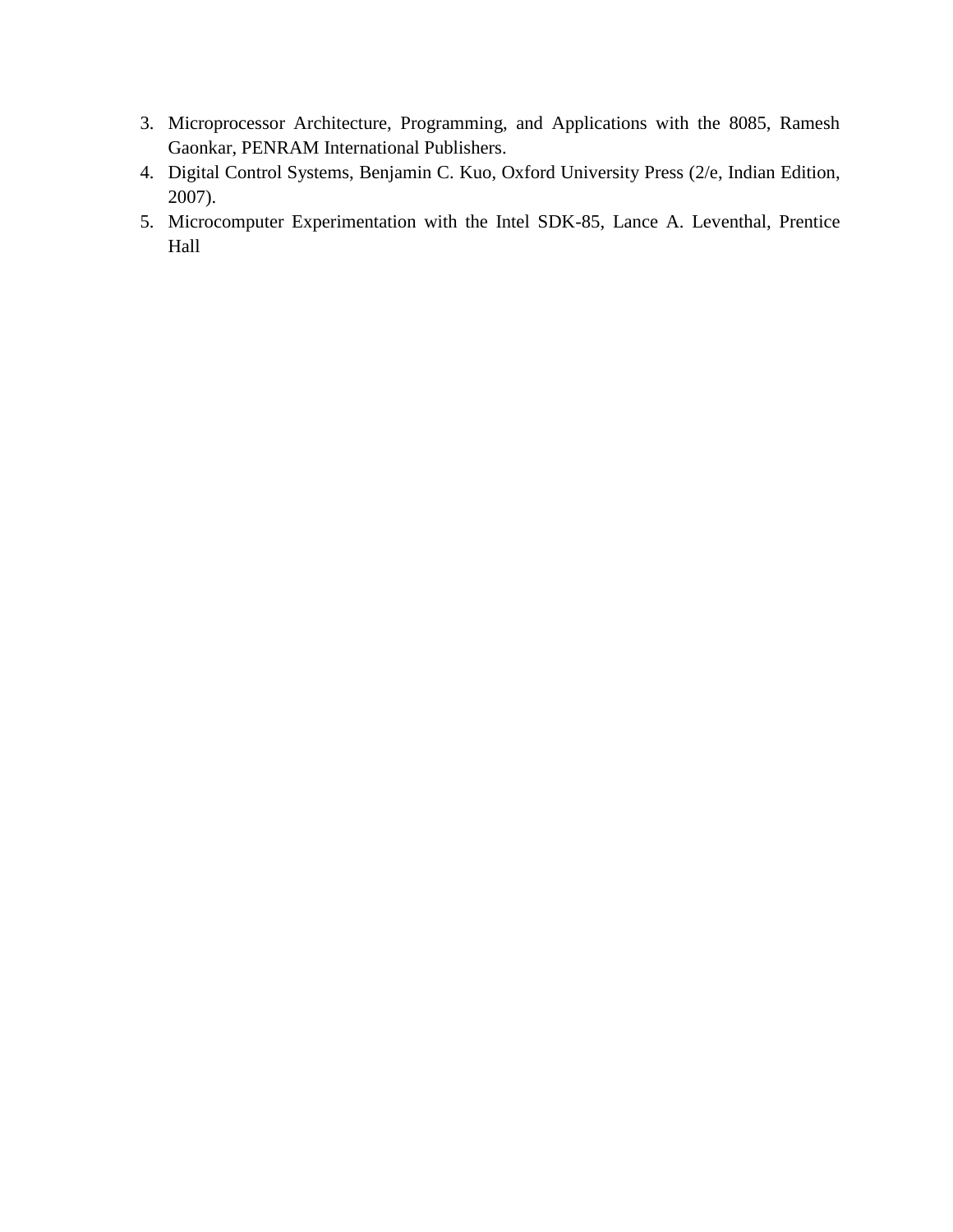# **OPERATIONS RESEARCH**

#### **Course Code-ME 607**

# **Course Objectives :** This course enables the students:

- (1) Formulate a real-world problem as a mathematical programming model
- (2) Know the theoretical workings of the simplex method for linear programming and perform iterations of it
- (3) Analyze the relationship between a linear program and its dual, including strong duality and complementary slackness
- (4) Solve specialized linear programming problems like the transportation, assignment, sequencing, games theory, and queuing model problems
- (5) The use of Operations Research approaches in solving real problems in industry; mathematical models for analysis of real problems in Operations Research.

**Course Outcomes:** After completion of the course, the learners will be able to:

- (1) Capability to recognize the importance and value of Operations Research and mathematical modeling.
- (2) Ability to formulate a managerial decision problem into a mathematical model;
- (3) Recognize Operations Research models and apply them to real-life problems;
- (4) Use various approaches to solve a mathematical model for various practical problems in industry.
- (5) Describe dynamic programming terminology.

# **Syllabus**

# **MODULE I**

Introduction: Scope and limitations of O.R., Linear Programming: Mathematical formulation of the problem. Graphical solution and Simplex Method. **8L**

# **MODULE II**

Linear Programming**:** Big-M Method, Concept of duality, Dual simplex method. **6L MODULE III**

Transportation Model**:** Basic feasible solution by different methods, Finding optimal solutions, Degeneracy in transportation problems, Unbalanced transportation problems.

Assignment Model: Balanced and unbalanced assignments,Assignment to given schedules.**10L MODULE IV**

Sequencing: Processing of 2 jobs through machines –graphical method, Processing of n jobs through two machines, processing n jobs through three machines. **5L**

# **MOLULE V**

Games Theory: Two-persons zero sum games, Pure and mixed strategies, Rules of dominance, Solution methods without saddle point. **5L** 

# **MOLULE VI**

Queuing Model: Queuing systems and their characteristics, The  $M/M/1/FIFO/\infty$  Queuing system, Introduction to dynamic programming. **8L**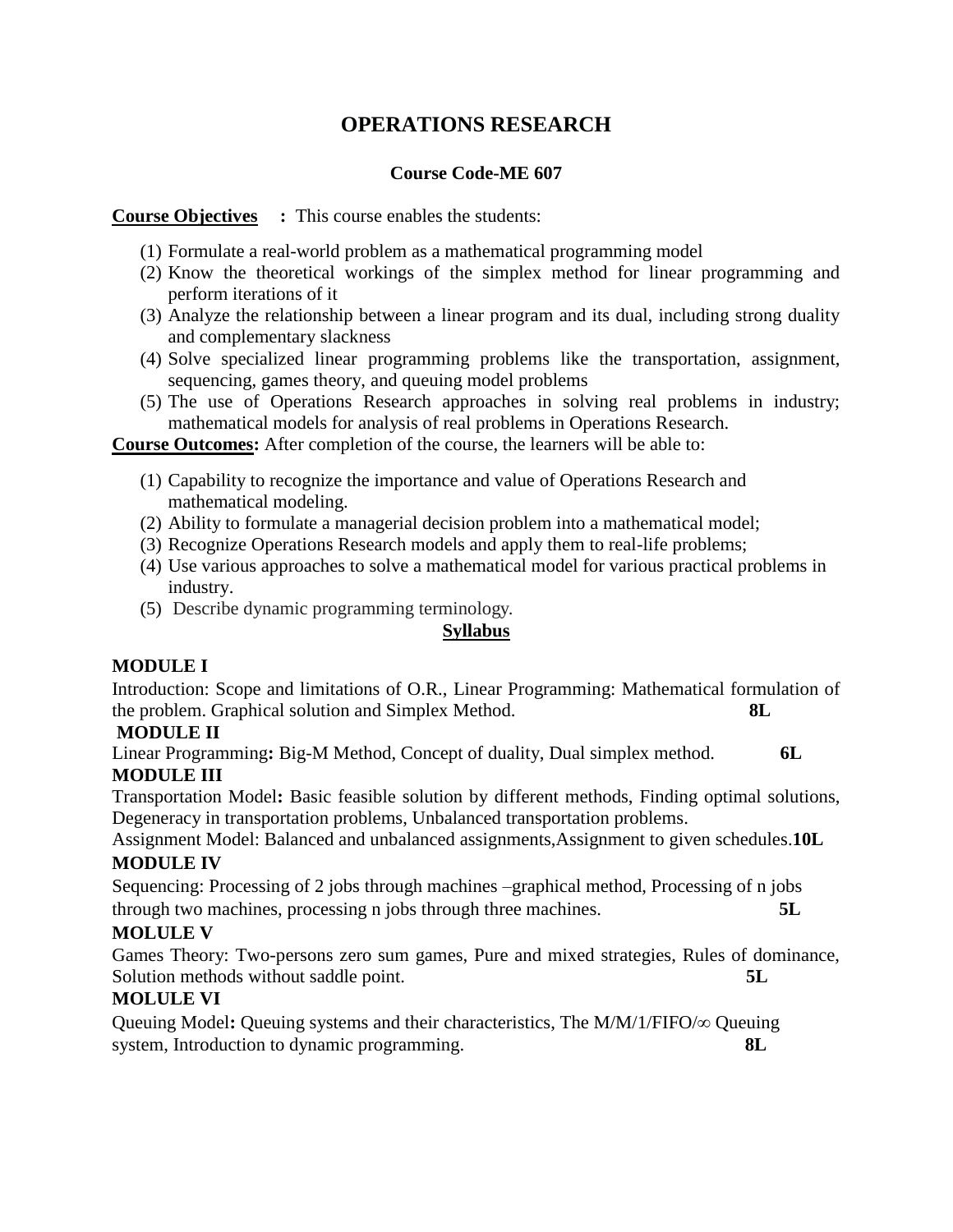# **Text Books:**

- 1. P. Rama Murthy , Operations Research, New Age, New Delhi
- 2. P.K. Gupta & D. S. Hira , Operations Research, S.Chand & Company Ltd, New Delhi.

# **References Books:**

1. Hamdy A Taha, 1999. Introduction to Operations Research, PHI Limited, New Delhi.

2.Sharma, J.K., 1989. Mathematical Models in Operations Research, Tata McGraw Hill publishing Company Ltd., New Delhi.

3.Beer, Stafford, 1966. Decision and Control, John Wiley & Sons, Inc., New York.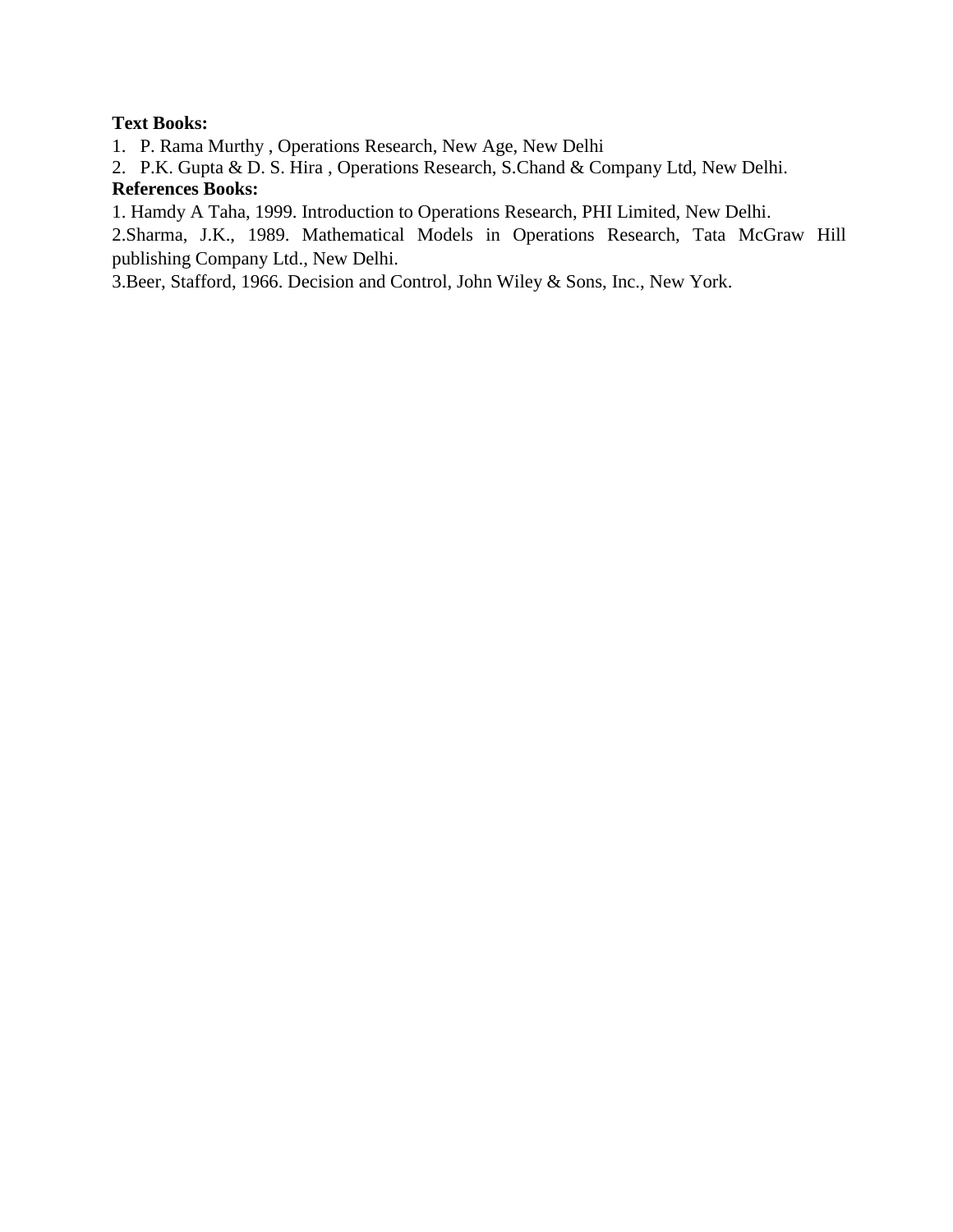#### **RELIABILITY ENGINEERING**

#### Course Code – ME608

**Objectives :** To understand the applications of reliability in engineering decision making

#### **Contents:**

#### **Module-I**

Introduction: Probabilistic reliability, failures and failure modes, repairable and non-repairable items, pattern of failures with time, reliability economics. (6)

#### **Module-II**

Component Reliability Models: Basics of probability & statistics, hazard rate & failure rate, constant hazard rate model, increasing hazard rate models, decreasing hazard rate model, time-dependent & stress-dependent hazard models, bath-tub curve. (10)

#### **Module-III**

System Reliability Models: Systems with components in series, systems with parallel components, combined series-parallel systems, k-out-of-m systems, standby models, load-sharing models, stressstrength models, reliability block diagram. (10)

#### **Module-IV**

Life Testing & Reliability Assessment: Censored and uncensored field data, burn-in testing, acceptance testing, accelerated testing, identifying failure distributions & estimation of parameters, reliability assessment of components and systems. (8)

#### **Module-V**

Reliability Analysis & Allocation: Reliability specification and allocation, failure modes and effects and criticality analysis (FMECA), fault tree analysis, cut sets & tie sets approaches; Maintainability Analysis: Repair time distribution, MTTF / MTBF, MTTR, availability, maintainability, preventive maintenance. (6)

**Course Outcomes:** At the end of the course, the student will be able to:

- 1. Understand the concepts of reliability, availability and maintainability
- 2. Develop hazard-rate models to know the behavior of components
- 3. Build system reliability models for different configurations
- 4. Asses reliability of components and systems using field and test data
- 5. Implement strategies for improving reliability of repairable and non-repairable systems

#### **Text Books:**

(i) Ebeling CE, An Introduction to Reliability and Maintainability Engineering, TMH, New Delhi, 2004.

(ii) O'Connor P and Kleymer A, Practical Reliability Engineering, Wiley, 2012.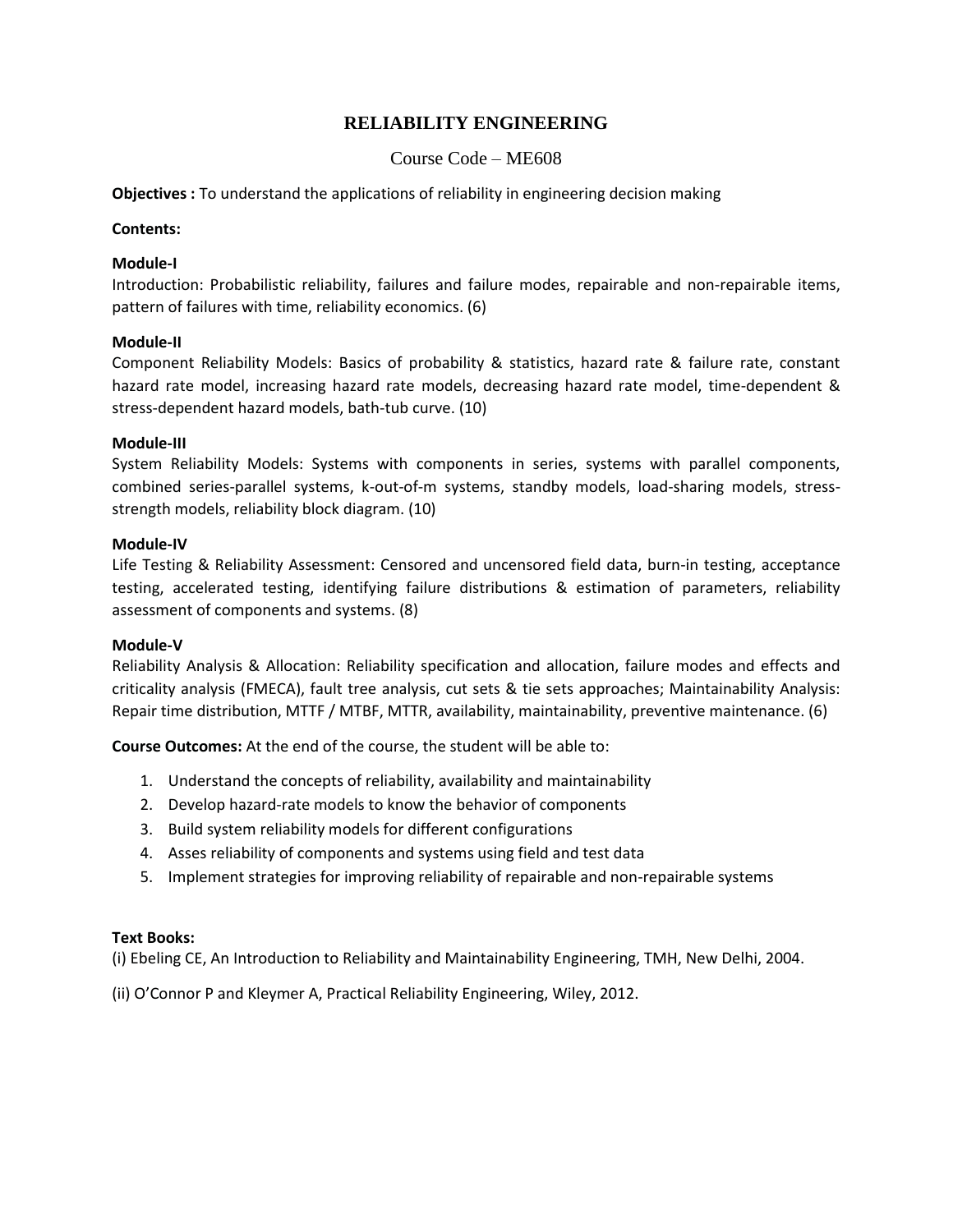# **MACHINE TOOL DESIGN**

#### Course Code – ME609

#### **Objectives:**

- Implement the tool design process when designing tooling for the manufacturing of a product.
- Apply Geometric Tolerancing principles in the designs of tooling.
- Evaluate and select appropriate materials for tooling applications.
- Design, develop, and evaluate cutting tools and work holders for a manufactured product.

#### **Contents:**

#### **Module- I**

Introduction to Machine Tools: Classification, similarities; various cutting tools and cutting fluids: speed of cutting, feed rate, machining rate and machining time. **(4 hrs)**

#### **Module- II**

Lathe: Construction, important mechanisms viz. apron, tail stock, head- stock, feed box; specification, operations e.g., taper turning, eccentric turning, screw cutting. **(4 hrs)**

#### **Module- III**

Milling machine: Construction, types specifications; cutters, dividing head, simple compound and differential indexing; various operations: Slab milling, angle cutting, slot milling, fly milling, slit gear milling, spur and bevel, T- slot milling, nature of operations, up and down milling. **(10 hrs)**

#### **Module- IV**

Shaper, Slotter, Planer: Construction, automatic feed mechanism, quick return mechanisms: operations e.g., horizontal, vertical and inclined machining, spline cutting, keyway cutting, contour machining. **(7 hrs)**

#### **Module- V**

Drilling machine: Construction, feed mechanism: Specification, geometry and nomenclature of twist drill, operations e.g. reaming, boring, tapping. **(5 hrs)**

#### **Module- VI**

Grinding Machines: M, N types and construction features, Operations e.g. Plane, cylindrical, internal and centreless grinding, tool and cutter grinding, grinding wheels- specifications, shapes, setting, dressing, truing. **(10 hrs)**